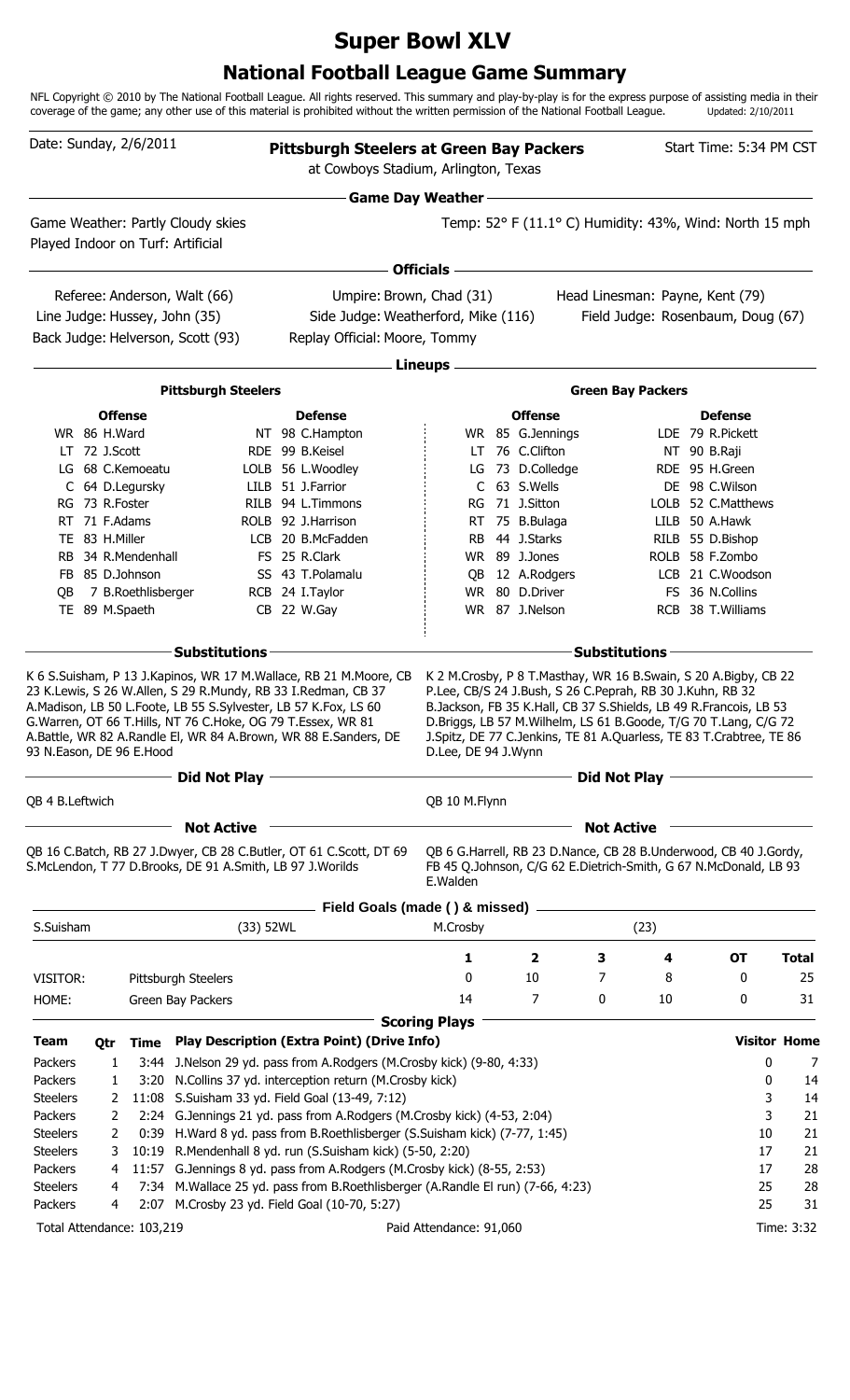# **Final Individual Statistics**

| <b>Pittsburgh Steelers</b> |            |                |              |              |                   |                |              | <b>Green Bay Packers</b> |                                       |          |            |                |                  |                  |              |                  |                  |
|----------------------------|------------|----------------|--------------|--------------|-------------------|----------------|--------------|--------------------------|---------------------------------------|----------|------------|----------------|------------------|------------------|--------------|------------------|------------------|
| <b>RUSHING</b>             |            |                | <b>ATT</b>   |              | YDS AVG           | LG             | <b>TD</b>    |                          | <b>RUSHING</b>                        |          |            |                | <b>ATT</b>       | YDS AVG          |              | LG               | <b>TD</b>        |
| R.Mendenhall               |            |                | 14           | 63           | 4.5               | 17             | 1            | J.Starks                 |                                       |          |            |                | 11               | 52               | 4.7          | 14               | $\mathbf 0$      |
| <b>B.Roethlisberger</b>    |            |                | 4            | 31           | 7.8               | 18             | 0            |                          | A.Rodgers                             |          |            |                | 2                | $-2$             | $-1.0$       | $-1$             | 0                |
| I.Redman                   |            |                | 2            | 19           | 9.5               | 16             | 0            |                          |                                       |          |            |                |                  |                  |              |                  |                  |
| M.Moore                    |            |                | 3            | 13           | 4.3               | 7              | 0            |                          |                                       |          |            |                |                  |                  |              |                  |                  |
| <b>Total</b>               |            |                | 23           | 126          | 5.5               | 18             | 1            | <b>Total</b>             |                                       |          |            |                | 13               | 50               | 3.8          | 14               | 0                |
| <b>PASSING</b>             | <b>ATT</b> | <b>CMP</b>     |              | YDS SK/YD TD |                   | LG IN          | <b>RT</b>    | <b>PASSING</b>           |                                       |          | <b>ATT</b> | <b>CMP</b>     |                  | YDS SK/YD TD     |              | LG IN            | <b>RT</b>        |
| <b>B.Roethlisberger</b>    | 40         | 25             | 263          | 1/2          | 2<br>37           | $\overline{2}$ | 77.4         |                          | A.Rodgers                             |          | 39         | 24             | 304              | 3/16             | 3            | 38               | 0 1 1 1.5        |
| Total                      | 40         | 25             | 263          | 1/2          | 2<br>37           | $\overline{2}$ | 77.4         | Total                    |                                       |          | 39         | 24             | 304              | 3/16             | 3            | 38               | 0 1 1 1.5        |
| <b>PASS RECEIVING</b>      |            | <b>TAR</b>     | <b>REC</b>   | <b>YDS</b>   | <b>AVG</b>        | LG             | TD           |                          | <b>PASS RECEIVING</b>                 |          |            |                | <b>TAR REC</b>   | <b>YDS</b>       | <b>AVG</b>   | LG               | <b>TD</b>        |
| M.Wallace                  |            | 16             | 9            | 89           | 9.9               | 25             | $\mathbf{1}$ | J.Nelson                 |                                       |          |            | 15             | 9                | 140              | 15.6         | 38               | $\mathbf{1}$     |
| H.Ward                     |            | 9              | 7            | 78           | 11.1              | 17             | 1            | J.Jones                  |                                       |          |            | 6              | 5                | 50               | 10.0         | 21               | $\boldsymbol{0}$ |
| A.Randle El                |            | 2              | 2            | 50           | 25.0              | 37             | 0            |                          | G.Jennings                            |          |            | 7              | 4                | 64               | 16.0         | 31               | 2                |
| E.Sanders                  |            | 3              | 2            | 17           | 8.5               | 13             | 0            | D.Driver                 |                                       |          |            | 2              | 2                | 28               | 14.0         | 24               | 0                |
| H.Miller                   |            | 4              | 2            | 12           | 6.0               | 15             | 0            | <b>B.Jackson</b>         |                                       |          |            | 2              | 1                | 14               | 14.0         | 14               | 0                |
| M.Spaeth                   |            | 1              | 1            | 9            | 9.0               | 9              | 0            |                          | A.Quarless                            |          |            | 2              | 1                | 5                | 5.0          | 5                | $\pmb{0}$        |
| R.Mendenhall               |            | 1              | 1            | 7            | 7.0               | 7              | 0            | K.Hall                   |                                       |          |            | 1              | 1                | 2                | 2.0          | $\overline{2}$   | 0                |
| A.Brown                    |            | 3              | $\mathbf{1}$ | 1            | 1.0               | 1              | 0            |                          | T.Crabtree                            |          |            | 1              | 1                | 1                | 1.0          | 1                | 0                |
|                            |            |                |              |              |                   |                |              | <b>B.Swain</b>           |                                       |          |            | $\overline{2}$ | 0                | 0                | 0.0          | 0                | $\pmb{0}$        |
|                            |            |                |              |              |                   |                |              | J.Starks                 |                                       |          |            | 1              | $\mathbf{0}$     | 0                | 0.0          | 0                | 0                |
| <b>Total</b>               |            | 39             | 25           | 263          | 10.5              | 37             | 2            | <b>Total</b>             |                                       |          |            | 39             | 24               | 304              | 12.7         | 38               | 3                |
| <b>INTERCEPTIONS</b>       |            |                | <b>NO</b>    |              | YDS AVG           | LG             | TD           |                          | <b>INTERCEPTIONS</b>                  |          |            |                | <b>NO</b>        | <b>YDS</b>       | <b>AVG</b>   | LG               | <b>TD</b>        |
|                            |            |                |              |              |                   |                |              | N.Collins                |                                       |          |            |                | 1                | 37               | 37.0         | 37               | $\mathbf{1}$     |
|                            |            |                |              |              |                   |                |              | J.Bush                   |                                       |          |            |                | 1                | 1                | 1.0          | 1                | $\bf{0}$         |
| <b>Total</b>               |            |                | 0            | 0            | 0                 | 0              | 0            | Total                    |                                       |          |            |                | 2                | 38               | 19.0         | 37               | 1                |
| <b>PUNTING</b>             |            | <b>NO YDS</b>  | <b>AVG</b>   | <b>NET</b>   | <b>TB IN20</b>    |                | LG           |                          | <b>PUNTING</b>                        |          |            | <b>NO YDS</b>  | <b>AVG</b>       | <b>NET</b>       |              | <b>TB IN20</b>   | LG               |
| J.Kapinos                  | 3          | 153            | 51.0         | 44.3         | 1                 | 0              | 56           |                          | T.Masthay                             |          | 6          | 243            | 40.5             | 36.3             | 1            | 1                | 51               |
| <b>Total</b>               | 3          | 153            | 51.0         | 44.3         | 1                 | 0              | 56           | <b>Total</b>             |                                       |          | 6          | 243            | 40.5             | 36.3             | 1            | 1                | 51               |
| <b>PUNT RETURNS</b>        |            | <b>NO</b>      | <b>YDS</b>   | <b>AVG</b>   | <b>FC</b>         | LG             | TD           |                          | <b>PUNT RETURNS</b>                   |          |            | <b>NO</b>      | <b>YDS</b>       | <b>AVG</b>       | <b>FC</b>    | LG               | <b>TD</b>        |
| A.Brown                    |            | $\overline{4}$ | 5            | 1.3          | $\mathbf 0$       | $\overline{2}$ | 0            |                          | T.Williams                            |          |            | 1              | 0                | 0.0              | $\mathbf 0$  | 0                | $\boldsymbol{0}$ |
| A.Randle El                |            | 0              | $\mathbf 0$  | 0.0          | 1                 | $\mathbf 0$    | 0            |                          | [DOWNED]                              |          |            | 1              | 0                | 0.0              | $\mathbf{0}$ | 0                | $\bf{0}$         |
| [TOUCHBACK]                |            | 1              | $\mathbf 0$  | 0.0          | 0                 | 0              | 0            |                          | [TOUCHBACK]                           |          |            | 1              | 0                | 0.0              | 0            | 0                | $\bf{0}$         |
| Total                      |            | 4              | 5            | 1.3          | 1                 | 2              | 0            | Total                    |                                       |          |            | 1              | 0                | 0.0              | 0            | 0                | $\bf{0}$         |
| <b>KICKOFF RETURNS</b>     |            | <b>NO</b>      | <b>YDS</b>   | <b>AVG</b>   | <b>FC</b>         | LG             | TD           |                          | <b>KICKOFF RETURNS</b>                |          |            | <b>NO</b>      | <b>YDS</b>       | <b>AVG</b>       | <b>FC</b>    | LG               | <b>TD</b>        |
| A.Brown                    |            | 4              | 88           | 22.0         | $\mathbf 0$       | 38             | $\mathbf 0$  | P.Lee                    |                                       |          |            | $\overline{2}$ | 44               | 22.0             | $\bf{0}$     | 28               | $\mathbf 0$      |
| I.Redman                   |            | 1              | 12           | 12.0         | 0                 | 12             | 0            | J.Nelson                 |                                       |          |            | 1              | 19               | 19.0             | 0            | 19               | $\bf{0}$         |
| M.Moore                    |            | 1              | 11           | 11.0         | 0                 | 11             | 0            |                          | [TOUCHBACK]                           |          |            | 2              | $\mathbf 0$      | 0.0              | 0            | $\boldsymbol{0}$ | $\bf{0}$         |
| <b>Total</b>               |            | 6              | 111          | 18.5         | 0                 | 38             | 0            | Total                    |                                       |          |            | 3              | 63               | 21.0             | 0            | 28               | $\bf{0}$         |
| <b>Pittsburgh Steelers</b> |            |                |              |              |                   |                |              |                          |                                       |          |            |                |                  |                  |              |                  |                  |
| <b>FUMBLES</b>             |            |                |              |              |                   |                |              |                          | FUM LOST OWN-RECYDS TD FORCED OPP-REC |          |            |                | YD               |                  | TD OUT-BDS   |                  |                  |
| R.Mendenhall               |            |                |              |              | 1<br>1            |                | 0            | 0                        | 0                                     | 0        |            | 0              | 0                | $\boldsymbol{0}$ |              | 0                |                  |
| Total                      |            |                |              |              | 1<br>$\mathbf{1}$ |                | $\Omega$     | $\mathbf 0$              | 0                                     | $\Omega$ |            | $\Omega$       | 0                | 0                |              | 0                |                  |
| <b>Green Bay Packers</b>   |            |                |              |              |                   |                |              |                          |                                       |          |            |                |                  |                  |              |                  |                  |
| <b>FUMBLES</b>             |            |                |              |              |                   |                |              |                          | FUM LOST OWN-RECYDS TD FORCED OPP-REC |          |            |                | YD               |                  | TD OUT-BDS   |                  |                  |
| T.Williams                 |            |                |              |              | 0<br>1            |                | 1            | 0                        | 0                                     | 0        |            | 0              | $\boldsymbol{0}$ | $\mathbf 0$      |              | 0                |                  |
| C.Matthews                 |            |                |              |              | 0<br>0            |                | 0            | 0                        | 0                                     | 1        |            | 0              | 0                | 0                |              | 0                |                  |
| D.Bishop                   |            |                |              |              | 0<br>0            |                | 0            | 0                        | $\mathbf 0$                           | 0        |            | $\mathbf{1}$   | $\overline{7}$   | 0                |              | 0                |                  |
| Total                      |            |                |              |              | 1<br>0            |                | 1            | 0                        | 0                                     | 1        |            | $\mathbf{1}$   | $\overline{7}$   | $\bf{0}$         |              | 0                |                  |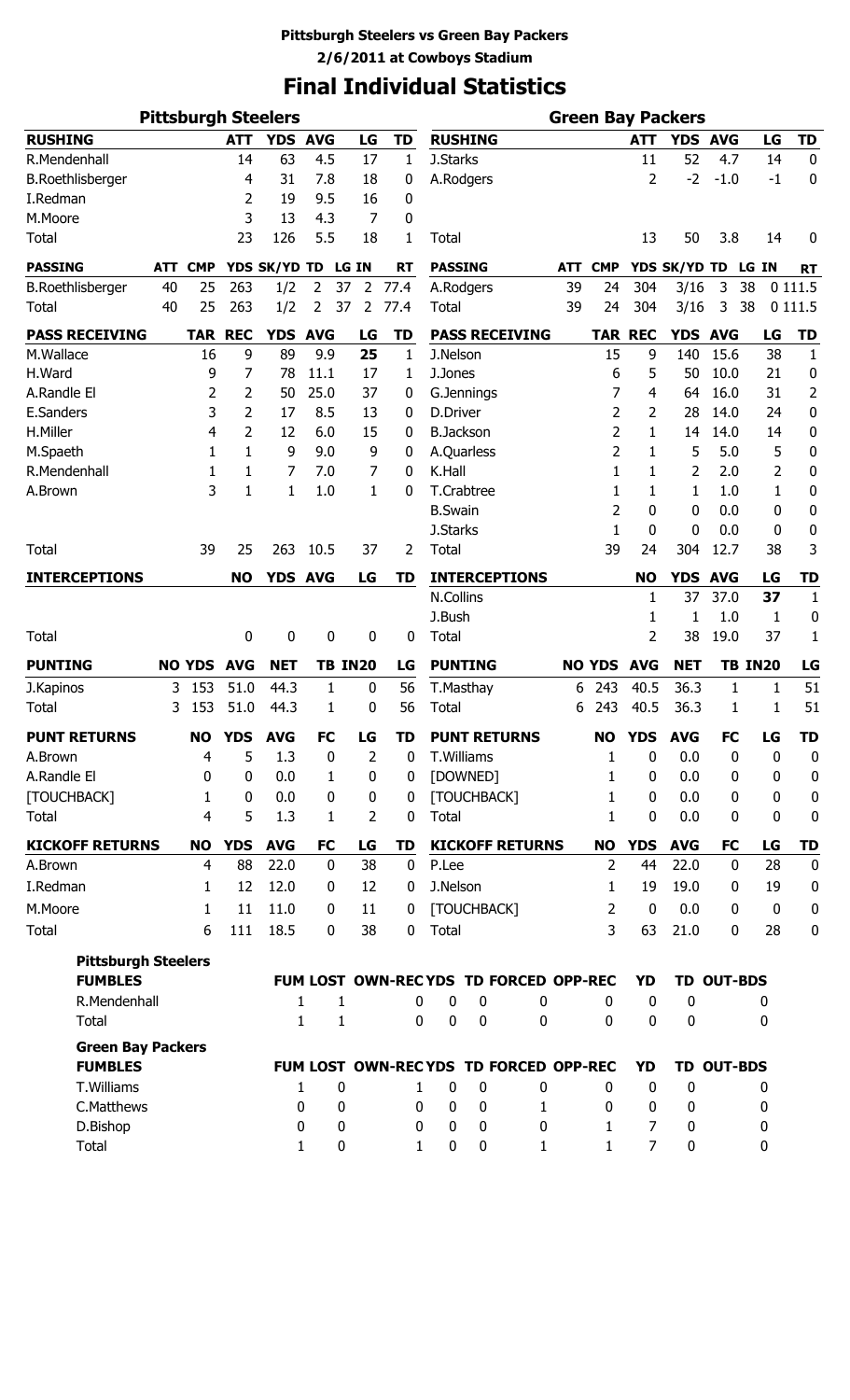# **Final Team Statistics**

|                                                      | Visitor         | Home         |
|------------------------------------------------------|-----------------|--------------|
|                                                      | <b>Steelers</b> | Packers      |
| <b>TOTAL FIRST DOWNS</b>                             | 19              | 15           |
| By Rushing                                           | 8               | 4            |
| By Passing                                           | 11              | 11           |
| <b>By Penalty</b>                                    | 0               | 0            |
| THIRD DOWN EFFICIENCY                                | 7-13-54%        | 6-13-46%     |
| <b>FOURTH DOWN EFFICIENCY</b>                        | $0 - 1 - 0%$    | $0 - 0 - 0%$ |
| <b>TOTAL NET YARDS</b>                               | 387             | 338          |
| Total Offensive Plays (inc. times thrown passing)    | 64              | 55           |
| Average gain per offensive play                      | 6.0             | 6.1          |
| <b>NET YARDS RUSHING</b>                             | 126             | 50           |
| <b>Total Rushing Plays</b>                           | 23              | 13           |
| Average gain per rushing play                        | 5.5             | 3.8          |
| Tackles for a loss-number and yards                  | $5 - 14$        | $1 - 3$      |
| <b>NET YARDS PASSING</b>                             | 261             | 288          |
| Times thrown - yards lost attempting to pass         | $1 - 2$         | $3 - 16$     |
| Gross yards passing                                  | 263             | 304          |
| PASS ATTEMPTS-COMPLETIONS-HAD INTERCEPTED            | $40 - 25 - 2$   | $39-24-0$    |
| Avg gain per pass play (inc.# thrown passing)        | 6.4             | 6.9          |
| <b>KICKOFFS Number-In End Zone-Touchbacks</b>        | $5 - 4 - 2$     | $6 - 2 - 0$  |
| <b>PUNTS Number and Average</b>                      | $3 - 51.0$      | $6 - 40.5$   |
| <b>Had Blocked</b>                                   | 0               | 0            |
| <b>FGs - PATs Had Blocked</b>                        | $0-0$           | $0-0$        |
| <b>Net Punting Average</b>                           | 44.3            | 36.3         |
| <b>TOTAL RETURN YARDAGE (Not Including Kickoffs)</b> | 5               | 38           |
| No. and Yards Punt Returns                           | $4 - 5$         | $1 - 0$      |
| No. and Yards Kickoff Returns                        | $6 - 111$       | $3 - 63$     |
| No. and Yards Interception Returns                   | $0-0$           | $2 - 38$     |
| <b>PENALTIES Number and Yards</b>                    | $6 - 55$        | $7-67$       |
| <b>FUMBLES Number and Lost</b>                       | $1 - 1$         | $1 - 0$      |
| <b>TOUCHDOWNS</b>                                    | 3               | 4            |
| Rushing                                              | 1               | 0            |
| Passing                                              | 2               | 3            |
| Interceptions                                        | 0               | 1            |
| <b>EXTRA POINTS Made-Attempts</b>                    | $3 - 3$         | 4-4          |
| <b>Kicking Made-Attempts</b>                         | $2 - 2$         | 4-4          |
| <b>Rushing Made-Attempts</b>                         | $1 - 1$         | $0-0$        |
| <b>FIELD GOALS Made-Attempts</b>                     | $1 - 2$         | $1 - 1$      |
| <b>RED ZONE EFFICIENCY</b>                           | 2-3-67%         | 1-2-50%      |
| <b>GOAL TO GO EFFICIENCY</b>                         | 2-2-100%        | 1-2-50%      |
| <b>SAFETIES</b>                                      | 0               | 0            |
| <b>FINAL SCORE</b>                                   | 25              | 31           |
| TIME OF POSSESSION                                   | 33:25           | 26:35        |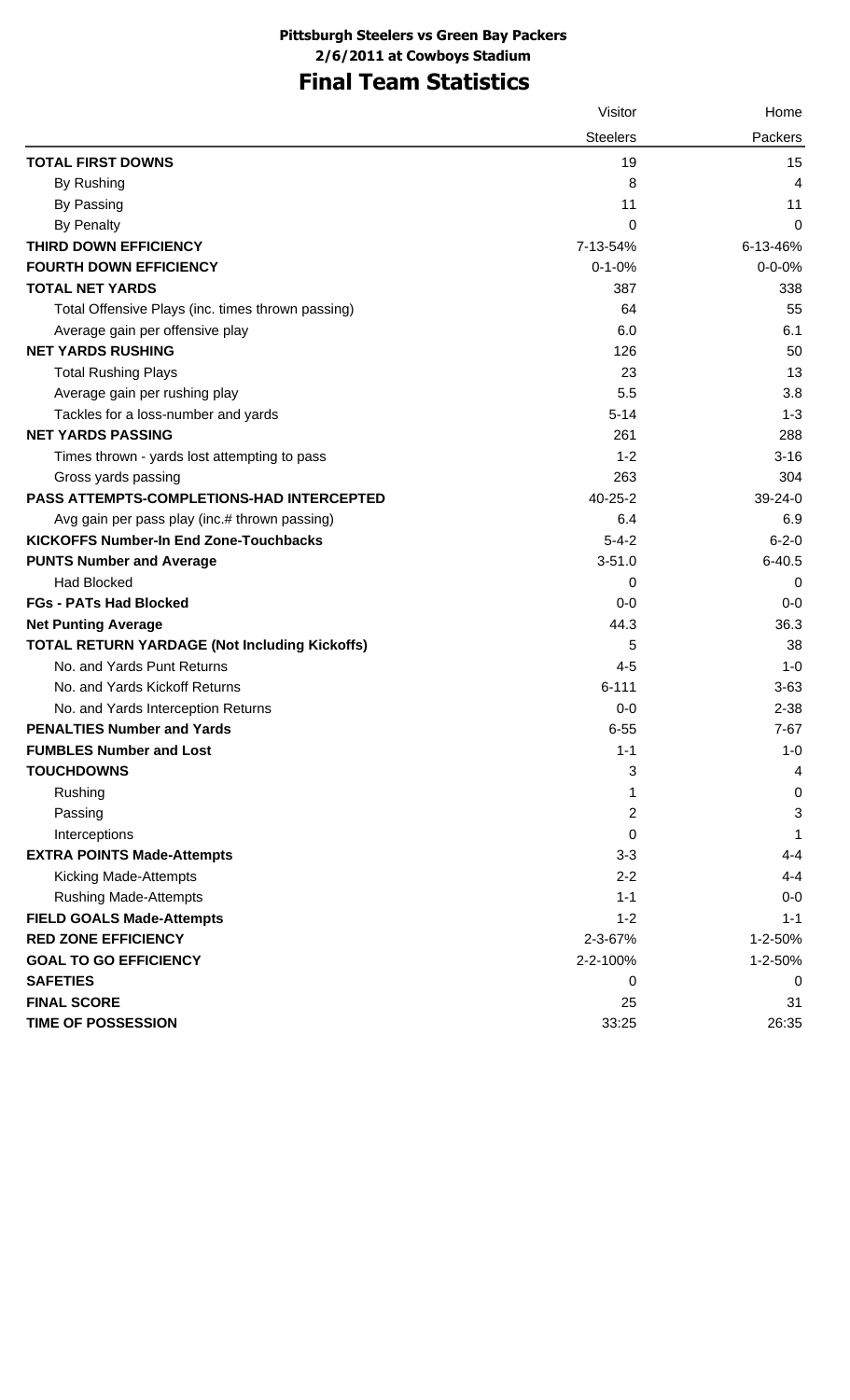## **Ball Possession And Drive Chart**

|    | <b>Pittsburgh Steelers</b> |              |                                              |                              |                  |             |              |                   |              |                     |                               |
|----|----------------------------|--------------|----------------------------------------------|------------------------------|------------------|-------------|--------------|-------------------|--------------|---------------------|-------------------------------|
| #  | Time<br><b>Recd</b>        | Time<br>Lost | <b>Time How Ball</b><br><b>Poss Obtained</b> | <b>Drive</b><br><b>Began</b> | #<br><b>Play</b> | Yds<br>Gain | Yds<br>Pen   | <b>Net</b><br>Yds | 1st<br>Down  | Last<br><b>Scrm</b> | <b>How</b><br><b>Given Up</b> |
|    | 15:00                      | 13:13        | 1:47 Kickoff                                 | <b>PIT 36</b>                | 3                | 0           | 0            | $\mathbf{0}$      | $\mathbf{0}$ | PIT 36              | Punt                          |
|    | 11:05                      | 8:17         | 2:48 Punt                                    | <b>PIT 20</b>                | 4                | 29          | -5           | 24                | 1            | <b>PIT 44</b>       | Punt                          |
| 3. | 3:44                       | 3:20         | 0:24 Kickoff                                 | PIT <sub>7</sub>             | 1                | 0           | 0            | 0                 | 0            | PIT <sub>7</sub>    | Interception                  |
| 4  | 3:20                       | 11:08        | 7:12 Kickoff                                 | <b>PIT 36</b>                | 13               | 59          | -10          | 49                | 3            | * GB 15             | Field Goal                    |
| 5  | 9:28                       | 4:28         | 5:00 Punt                                    | <b>PIT 22</b>                | 7                | 39          | -10          | 29                | 2            | GB 49               | Interception                  |
| 6  | 2:24                       | 0:39         | 1:45 Kickoff                                 | <b>PIT 23</b>                | 7                | 77          | 0            | 77                | 4            | $*$ GB 8            | Touchdown                     |
|    | 12:39                      | 10:19        | 2:20 Punt                                    | 50                           | 5                | 50          | 0            | 50                | 3            | $*$ GB 8            | Touchdown                     |
| 8  | 9:00                       | 4:29         | 4:31 Punt                                    | <b>PIT 40</b>                | 9                | 26          | $\mathbf{0}$ | 26                | 2            | GB 34               | Missed FG                     |
| 9  | 2:23                       | 0:47         | 1:36 Punt                                    | <b>PIT 13</b>                | 3                | 8           | 0            | 8                 | $\Omega$     | <b>PIT 21</b>       | Punt                          |
| 10 | 0:11                       | 14:50        | $0:21$ Punt                                  | GB 41                        | 2                | 3           | 0            | 3                 | $\mathbf{0}$ | GB 33               | Fumble                        |
| 11 | 11:57                      | 7:34         | 4:23 Kickoff                                 | <b>PIT 34</b>                | 7                | 76          | -10          | 66                | 3            | GB 25               | Touchdown                     |
| 12 | 2:07                       | 0:49         | 1:18 Kickoff                                 | <b>PIT 13</b>                | 5                | 20          | 0            | 20                | 1            | <b>PIT 33</b>       | Downs                         |

(353) Average PIT 29

|    | <b>Green Bay Packers</b> |                |           |                                                        |                       |                  |             |              |            |              |                     |                        |
|----|--------------------------|----------------|-----------|--------------------------------------------------------|-----------------------|------------------|-------------|--------------|------------|--------------|---------------------|------------------------|
| #  | Time<br><b>Recd</b>      |                |           | <b>Time Time How Ball</b><br><b>Lost</b> Poss Obtained | <b>Drive</b><br>Began | #<br><b>Play</b> | Yds<br>Gain | Yds<br>Pen   | Net<br>Yds | 1st<br>Down  | Last<br><b>Scrm</b> | How<br><b>Given Up</b> |
|    | 13:13                    | 11:05          | 2:08 Punt |                                                        | GB 21                 | 6                | 28          | $\mathbf{0}$ | 28         | 1            | GB 49               | Punt                   |
| 2  | 8:17                     | 3:44 4:33 Punt |           |                                                        | GB 20                 | 9                | 80          | $\mathbf{0}$ | 80         | 4            | <b>PIT 29</b>       | Touchdown              |
| 3. | 11:08                    | 9:28           |           | 1:40 Kickoff                                           | GB 25                 | 3                | 9           | $\mathbf{0}$ | 9          | $\bf{0}$     | GB 34               | Punt                   |
| 4  | 4:28                     |                |           | 2:24 2:04 Interception                                 | GB 47                 | 4                | 53          | $\mathbf{0}$ | 53         | 3            | <b>PIT 21</b>       | Touchdown              |
| 5. | 0:39                     | 0:00           |           | 0:39 Kickoff                                           | GB 20                 | 1                | 4           | $\mathbf 0$  | 4          | $\mathbf{0}$ | <b>GB 20</b>        | End of Half            |
| 6  | 15:00                    | 12:39          |           | 2:21 Kickoff                                           | GB 20                 | 3                | 20          | -15          | 5          | $\Omega$     | GB 25               | Punt                   |
|    | 10:19                    | 9:00           |           | 1:19 Kickoff                                           | <b>GB 18</b>          | 3                | -3          | $\Omega$     | -3         | $\Omega$     | GB 15               | Punt                   |
| 8  | 4:29                     | 2:23           |           | 2:06 Missed FG                                         | GB 43                 | $\overline{4}$   | 19          | $\Omega$     | 19         | $\mathbf{1}$ | <b>PIT 38</b>       | Punt                   |
| 9  | 0:47                     | 0:11           |           | 0:36 Punt                                              | GB 13                 | 3                | 0           | -5           | $-5$       | $\mathbf{0}$ | GB <sub>8</sub>     | Punt                   |
| 10 | 14:50                    | 11:57          |           | 2:53 Fumble                                            | GB 45                 | 8                | 55          | $\mathbf{0}$ | 55         |              | $3 * PIT 8$         | Touchdown              |
| 11 | 7:34                     | 2:07           |           | 5:27 Kickoff                                           | GB 25                 | 10               | 75          | -5           | 70         | 3.           | $*$ PIT 5           | Field Goal             |
| 12 | 0:49                     | 0:00           |           | 0:49 Downs                                             | <b>PIT 33</b>         | $\overline{2}$   | $-2$        | $\mathbf{0}$ | $-2$       | $\bf{0}$     | PIT 34              | End of Game            |

(364) Average GB 30

**\* inside opponent's 20**

\_\_\_\_\_\_\_\_\_\_\_\_\_\_\_\_\_\_\_\_\_

\_\_\_\_\_\_\_\_\_\_\_\_\_\_\_\_\_\_\_\_

| <b>Time of Possession by Quarter</b>   | 1st                  | 2nd   | 3rd  | 4th                | от | Total |
|----------------------------------------|----------------------|-------|------|--------------------|----|-------|
| <b>Visitor</b> Pittsburgh Steelers     | 8:19                 | 10:37 | 8:38 | 5:51               |    | 33:25 |
| <b>Home</b> Green Bay Packers          | 6:41                 | 4:23  | 6:22 | 9:09               |    | 26:35 |
| <b>Kickoff Drive No.-Start Average</b> | Steelers: 6 - PIT 25 |       |      | Packers: 5 - GB 22 |    |       |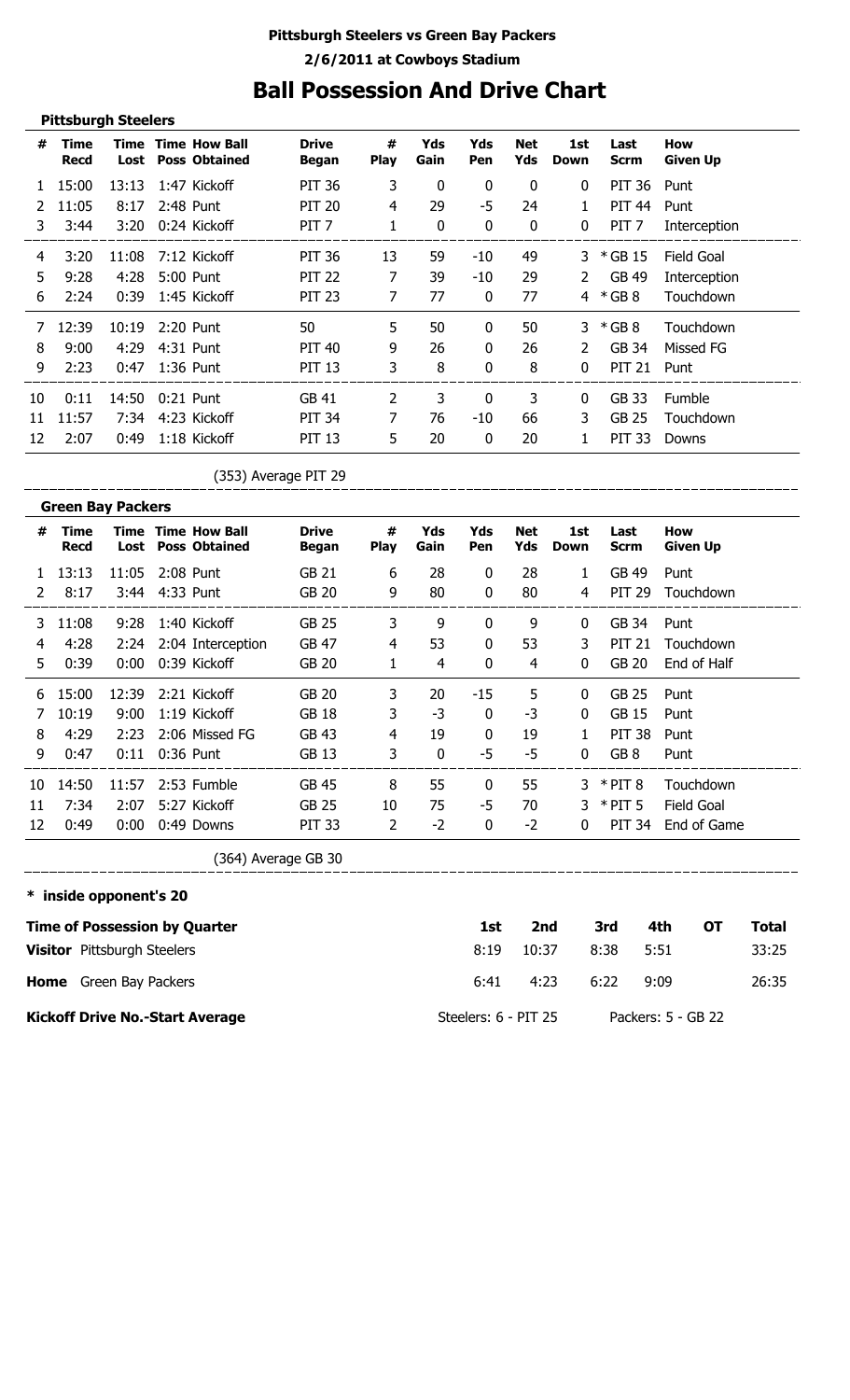## **Final Defensive Statistics Pittsburgh Steelers vs Green Bay Packers 2/6/2011 at Cowboys Stadium**

| <b>Pittsburgh Steelers</b> |    |                |             |   | <b>Regular Defensive Plays</b> |            |    |     |           |              |           |            | <b>Special Teams</b> |     |           |              |            | <b>Misc</b> |           |           |
|----------------------------|----|----------------|-------------|---|--------------------------------|------------|----|-----|-----------|--------------|-----------|------------|----------------------|-----|-----------|--------------|------------|-------------|-----------|-----------|
|                            |    | <b>TKL AST</b> | <b>COMB</b> |   | SK /YDS                        | <b>TFL</b> | QH | IN. | <b>PD</b> | FF           | <b>FR</b> | <b>TKL</b> | <b>AST</b>           | FF. | <b>FR</b> | <b>BL</b>    | <b>TKL</b> | <b>AST</b>  | <b>FF</b> | <b>FR</b> |
| R.Clark                    | 6  | 2              | 8           | 0 | 0                              | 0          | C  | 0   | 0         | 0            | 0         | 0          | 0                    | 0   | 0         | 0            | 0          | 0           | 0         | 0         |
| I. Taylor                  | 4  | 0              | 4           | 0 | 0                              | 0          | 0  | 0   | 0         | 0            | 0         | 1          | 0                    | 0   | 0         | 0            | 0          | 0           | 0         | 0         |
| <b>B.McFadden</b>          | 4  | 0              | 4           | 0 | 0                              | 0          | 0  | 0   | 0         | 0            | 0         | 0          | 0                    | 0   | 0         | 0            | 0          | 0           | 0         | 0         |
| L.Woodley                  | 3  | 0              | 3           | 1 | 6                              | 1          | 2  | 0   | 0         | 0            | 0         | 0          | 0                    | 0   | 0         | 0            | 0          | 0           | 0         | 0         |
| L.Timmons                  | 3  | 0              | 3           | 0 | 0                              | 1          | 0  | 0   | 0         | 0            | 0         | 0          | 0                    | 0   | 0         | 0            | 0          | 0           | 0         | 0         |
| T.Polamalu                 | 3  | 0              | 3           | 0 | 0                              | 0          | 0  | 0   | 0         | 0            | 0         | 0          | 0                    | 0   | 0         | 0            | 0          | 0           | 0         | 0         |
| <b>B.Keisel</b>            | 2  | 1              | 3           | 0 | 0                              | 0          |    | 0   | 0         | $\mathbf{0}$ | 0         | 0          | 0                    | 0   | 0         | $\mathbf{0}$ | 0          | 0           | 0         | 0         |
| W.Gay                      | 2  | 0              | 2           | 0 | 0                              | 0          | 0  | 0   | 1         | $\mathbf 0$  | 0         | 0          | 0                    | 0   | 0         | 0            | 0          | 0           | 0         | 0         |
| J.Farrior                  | 1  | 1              | 2           | 0 | 0                              | 0          | 0  | 0   | 0         | 0            | 0         | 0          | 0                    | 0   | 0         | 0            | 0          | 0           | 0         | 0         |
| J.Harrison                 | 1  | 0              | 1           | 1 | 6                              | 1          | 3  | 0   | 0         | 0            | 0         | 0          | 0                    | 0   | 0         | 0            | 0          | 0           | 0         | 0         |
| E.Hood                     | 1  | 0              | $1\,$       | 1 | 4                              | 1          | 2  | 0   | 0         | 0            | 0         | 0          | 0                    | 0   | 0         | 0            | 0          | 0           | 0         | 0         |
| A.Madison                  | 1  | 0              | 1           | 0 | 0                              | 0          | 0  | 0   | 0         | 0            | 0         | 0          | 1                    | 0   | 0         | 0            | 0          | 0           | 0         | 0         |
| C.Hampton                  | 1  | 0              | 1           | 0 | 0                              | 0          | 0  | 0   | 0         | 0            | 0         | 0          | 0                    | 0   | 0         | 0            | 0          | 0           | 0         | 0         |
| K.Fox                      | 0  | 0              | 0           | 0 | 0                              | 0          | 0  | 0   | 0         | 0            | 0         | 1          | 0                    | 0   | 0         | 0            | 0          | 0           | 0         | 0         |
| R.Mundy                    | 0  | 0              | 0           | 0 | 0                              | 0          | 0  | 0   | 0         | 0            | 0         | 0          | 1                    | 0   | 0         | 0            | 0          | 0           | 0         | 0         |
| M.Wallace                  | 0  | 0              | 0           | 0 | 0                              | 0          | 0  | 0   | 0         | 0            | 0         | 0          | 0                    | 0   | 0         | 0            | 1          | 0           | 0         | 0         |
| D.Legursky                 | 0  | 0              | 0           | 0 | 0                              | 0          | 0  | 0   | 0         | 0            | 0         | 0          | 0                    | 0   | 0         | 0            | 1          | 0           | 0         | 0         |
| <b>Total</b>               | 32 | 4              | 36          | 3 | 16                             | 4          | 8  | 0   | 1         | 0            | 0         | 2          | 2                    | 0   | 0         | 0            | 2          | O           | 0         | 0         |

### **TKL /TK=Tackle AST /AS=Assist COMB=Combined TFL=Tackles for a Loss QH=Quarterback Hit**

 **IN=Interception PD=Pass Defense FF =Forced Fumble FR=Fumble Recovery**

| <b>Green Bay Packers</b> |            |     |             | <b>Regular Defensive Plays</b> |            |        |    |           |    |           |     | <b>Special Teams</b> |           |           |           |              | <b>Misc</b> |          |           |
|--------------------------|------------|-----|-------------|--------------------------------|------------|--------|----|-----------|----|-----------|-----|----------------------|-----------|-----------|-----------|--------------|-------------|----------|-----------|
|                          | <b>TKL</b> | AST | <b>COMB</b> | SK /                           | YDS TFL QH |        | IN | <b>PD</b> | FF | <b>FR</b> | TKL | <b>AST</b>           | <b>FF</b> | <b>FR</b> | <b>BL</b> | <b>TKL</b>   | AST         | FF       | <b>FR</b> |
| C.Peprah                 | 9          | 1   | 10          | 0                              | 0          | 0<br>0 | 0  | 0         | 0  | 0         | 0   | 0                    | 0         | 0         | 0         | $\mathbf{0}$ | 0           | 0        | 0         |
| D.Bishop                 | 6          | 2   | 8           | 0                              | 0          | 3<br>0 | 0  | 0         | 0  | 1         | 0   | 0                    | 0         | 0         | 0         | 0            | 0           | 0        | 0         |
| T.Williams               | 3          | 3   | 6           | 0                              | 0          | 0<br>0 | 0  | 1         | 0  | 0         | 0   | 0                    | 0         | 1         | 0         | 0            | 0           | 0        | 0         |
| F.Zombo                  | 5          | 0   | 5           | 1                              | 2          | 2<br>1 | 0  | 0         | 0  | 0         | 0   | 0                    | 0         | 0         | 0         | 0            | 0           | 0        | 0         |
| A.Hawk                   | 2          | 3   | 5           | 0                              | 0          | 0<br>0 | 0  | 1         | 0  | 0         | 0   | 0                    | 0         | 0         | 0         | 0            | 0           | 0        | 0         |
| N.Collins                | 4          | 0   | 4           | 0                              | 0          | 0<br>0 | 1  | 1         | 0  | 0         | 0   | 0                    | 0         | 0         | 0         | 0            | 0           | 0        | 0         |
| C.Matthews               | 3          | 0   | 3           | 0                              | 0          | 0<br>0 | 0  | 1         | 1  | 0         | 0   | 0                    | 0         | 0         | 0         | 0            | 0           | 0        | 0         |
| J.Bush                   | 2          | 1   | 3           | 0                              | 0          | 0<br>1 | 1  | 1         | 0  | 0         | 2   | 0                    | 0         | 0         | 0         | 0            | 0           | $\bf{0}$ | 0         |
| C.Woodson                | 2          | 1   | 3           | 0                              | 0          | 0<br>0 | 0  | 0         | 0  | 0         | 0   | 0                    | 0         | 0         | 0         | 0            | 0           | 0        | 0         |
| S.Shields                | 2          | 0   | 2           | 0                              | 0          | 0<br>0 | 0  | 0         | 0  | 0         | 0   | 0                    | 0         | 0         | 0         | 0            | 0           | 0        | 0         |
| <b>R.Pickett</b>         | 2          | 0   | 2           | 0                              | 0          | 0<br>0 | 0  | 0         | 0  | 0         | 0   | 0                    | 0         | 0         | 0         | 0            | 0           | 0        | 0         |
| P.Lee                    | 1          | 0   | 1           | 0                              | 0          | 0<br>0 | 0  | 0         | 0  | 0         | 0   | 0                    | 0         | 0         | 0         | 0            | 0           | 0        | 0         |
| H.Green                  | 0          | 0   | 0           | 0                              | 0          | 0<br>1 | 0  | 0         | 0  | 0         | 0   | 0                    | 0         | 0         | 0         | 0            | 0           | 0        | 0         |
| <b>B.Raji</b>            | 0          | 0   | 0           | 0                              | 0          | 0<br>1 | 0  | 0         | 0  | 0         | 0   | 0                    | 0         | 0         | 0         | 0            | 0           | 0        | 0         |
| C.Wilson                 | 0          | 0   | 0           | 0                              | 0          | 0<br>1 | 0  | 0         | 0  | 0         | 0   | 0                    | 0         | 0         | 0         | 0            | 0           | 0        | 0         |
| <b>B.Swain</b>           | 0          | 0   | 0           | 0                              | 0          | 0<br>0 | 0  | 0         | 0  | 0         | 3   | 0                    | 0         | 0         | 0         | 0            | 0           | 0        | 0         |
| M.Crosby                 | 0          | 0   | 0           | 0                              | 0          | 0<br>0 | 0  | 0         | 0  | 0         | 1   | 0                    | 0         | 0         | 0         | 0            | 0           | 0        | 0         |
| K.Hall                   | 0          | 0   | 0           | 0                              | 0          | 0<br>0 | 0  | 0         | 0  | 0         | 1   | 0                    | 0         | 0         | 0         | 0            | 0           | 0        | 0         |
| T.Crabtree               | 0          | 0   | 0           | 0                              | 0          | 0<br>0 | 0  | 0         | 0  | 0         | 1   | 0                    | 0         | 0         | 0         | 0            | 0           | 0        | 0         |
| M.Wilhelm                | 0          | 0   | 0           | 0                              | 0          | 0<br>0 | 0  | 0         | 0  | 0         | 1   | 0                    | 0         | 0         | 0         | 0            | 0           | 0        | 0         |
| A.Bigby                  | 0          | 0   | 0           | 0                              | 0          | 0<br>0 | 0  | 0         | 0  | 0         | 1   | 0                    | 0         | 0         | 0         | 0            | 0           | 0        | 0         |
| D.Briggs                 | 0          | 0   | 0           | 0                              | 0          | 0<br>0 | 0  | 0         | 0  | 0         | 0   | 1                    | 0         | 0         | 0         | 0            | 0           | 0        | 0         |
| <b>Total</b>             | 41         | 11  | 52          | 1                              | 2          | 5<br>5 | 2  | 5         | 1  | 1         | 10  | 1                    | 0         | 1         | 0         | 0            | 0           | 0        | 0         |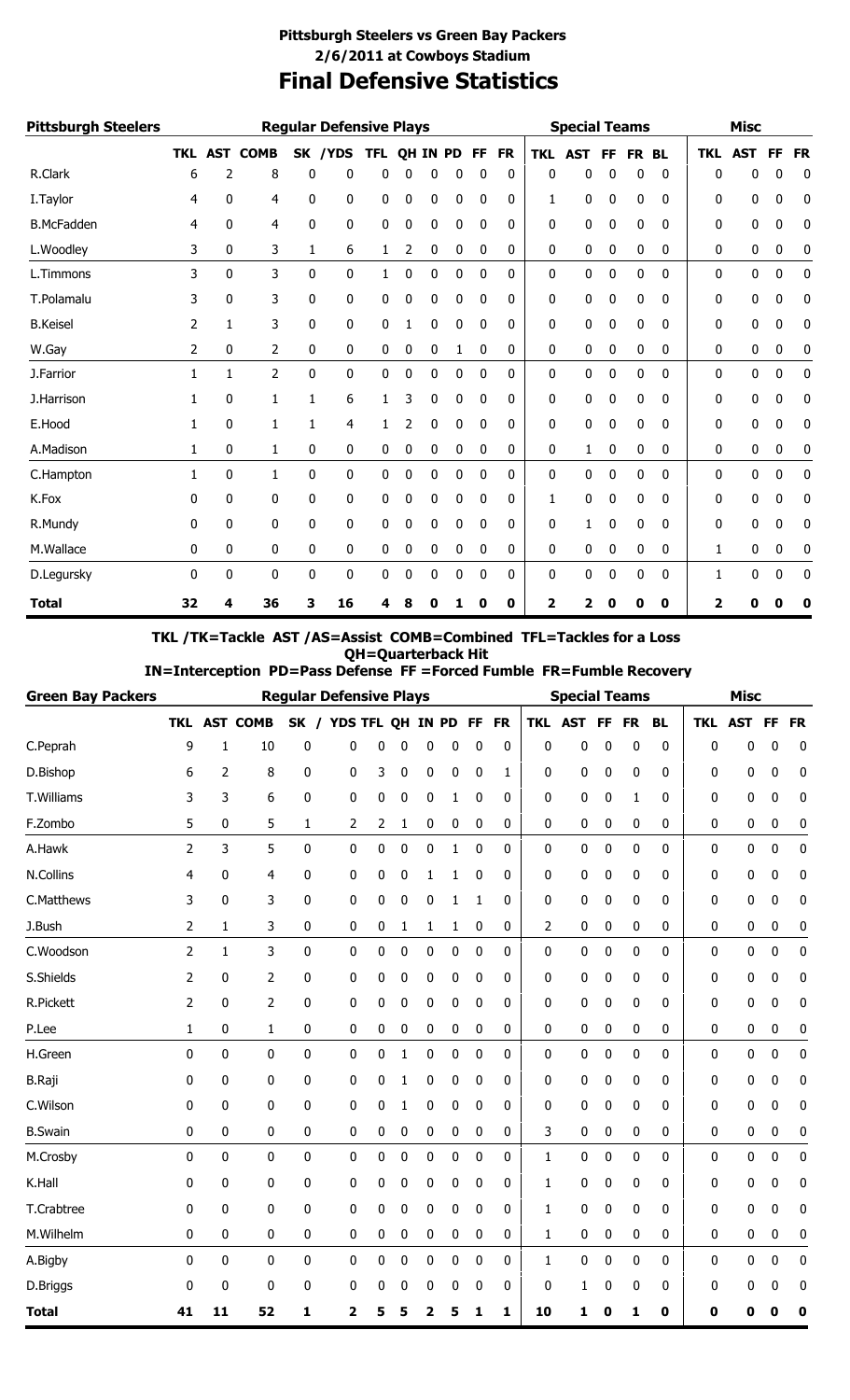### **Pittsburgh Steelers vs Green Bay Packers**

**2/6/2011 at Cowboys Stadium**

## **First Half Summary**

|                                           |                                                                   |              |            |                | PERIOD SCORES |                                                                                                                          |             |    |                |                                |          |                                |             |                       | TIME OF POSSESSION         |            |                      |                |                          |                          |              |               |                   |
|-------------------------------------------|-------------------------------------------------------------------|--------------|------------|----------------|---------------|--------------------------------------------------------------------------------------------------------------------------|-------------|----|----------------|--------------------------------|----------|--------------------------------|-------------|-----------------------|----------------------------|------------|----------------------|----------------|--------------------------|--------------------------|--------------|---------------|-------------------|
| <b>Steelers</b>                           |                                                                   |              |            |                | $0\ 10=10$    |                                                                                                                          |             |    |                | <b>Steelers</b>                |          |                                |             |                       | 18:56                      |            |                      |                |                          |                          |              |               |                   |
| Packers                                   |                                                                   |              |            |                | $14 \ 7 = 21$ |                                                                                                                          |             |    |                | Packers                        |          |                                |             |                       | 11:04                      |            |                      |                |                          |                          |              |               |                   |
|                                           |                                                                   |              |            |                |               |                                                                                                                          |             |    |                |                                |          |                                |             |                       |                            |            |                      |                |                          |                          |              |               |                   |
| <b>Team</b>                               |                                                                   |              |            |                |               | <b>Play Description (Extra Point) (Drive Info)</b>                                                                       |             |    |                |                                |          | <b>Scoring Plays</b>           |             |                       |                            |            |                      |                |                          |                          | Visitor      |               | Home              |
|                                           | Qtr                                                               | Time         |            |                |               |                                                                                                                          |             |    |                |                                |          |                                |             |                       |                            |            |                      |                |                          |                          | $\mathbf 0$  |               |                   |
| Packers<br>Packers                        | 1<br>1                                                            | 3:44<br>3:20 |            |                |               | J.Nelson 29 yd. pass from A.Rodgers (M.Crosby kick) (9-80, 4:33)<br>N.Collins 37 yd. interception return (M.Crosby kick) |             |    |                |                                |          |                                |             |                       |                            |            |                      |                |                          |                          | $\mathbf{0}$ |               | 7<br>14           |
| <b>Steelers</b>                           | 2                                                                 | 11:08        |            |                |               | S.Suisham 33 yd. Field Goal (13-49, 7:12)                                                                                |             |    |                |                                |          |                                |             |                       |                            |            |                      |                |                          |                          | 3            |               | 14                |
| Packers                                   | 2                                                                 | 2:24         |            |                |               | G.Jennings 21 yd. pass from A.Rodgers (M.Crosby kick) (4-53, 2:04)                                                       |             |    |                |                                |          |                                |             |                       |                            |            |                      |                |                          |                          | 3            |               | 21                |
| <b>Steelers</b>                           | $\overline{2}$                                                    | 0:39         |            |                |               | H.Ward 8 yd. pass from B.Roethlisberger (S.Suisham kick) (7-77, 1:45)                                                    |             |    |                |                                |          |                                |             |                       |                            |            |                      |                |                          |                          | 10           |               | 21                |
|                                           |                                                                   |              |            |                |               |                                                                                                                          |             |    |                |                                |          |                                |             |                       |                            |            |                      |                |                          |                          |              |               |                   |
| <b>TOTAL FIRST DOWNS</b>                  |                                                                   |              |            |                |               |                                                                                                                          |             |    |                |                                |          |                                |             |                       | <b>Pittsburgh Steelers</b> |            |                      | 10             |                          | <b>Green Bay Packers</b> |              |               | 8                 |
|                                           | First Downs Rushing-Passing-by Penalty                            |              |            |                |               |                                                                                                                          |             |    |                |                                |          |                                |             |                       |                            |            | $4 - 6 - 0$          |                |                          |                          |              | $3 - 5 - 0$   |                   |
| <b>THIRD DOWN EFFICIENCY</b>              |                                                                   |              |            |                |               |                                                                                                                          |             |    |                |                                |          |                                |             |                       |                            |            | 4-7-57%              |                |                          |                          |              | 3-5-60%       |                   |
| <b>TOTAL NET YARDS</b>                    |                                                                   |              |            |                |               |                                                                                                                          |             |    |                |                                |          |                                |             |                       |                            |            |                      | 204            |                          |                          |              |               | 174               |
|                                           | <b>Total Offensive Plays</b>                                      |              |            |                |               |                                                                                                                          |             |    |                |                                |          |                                |             |                       |                            |            |                      | 34             |                          |                          |              |               | 23                |
| <b>NET YARDS RUSHING</b>                  |                                                                   |              |            |                |               |                                                                                                                          |             |    |                |                                |          |                                |             |                       |                            |            |                      | 61             |                          |                          |              |               | 37                |
| <b>NET YARDS PASSING</b>                  |                                                                   |              |            |                |               |                                                                                                                          |             |    |                |                                |          |                                |             |                       |                            |            |                      | 143            |                          |                          |              |               | 137<br>137        |
|                                           | Gross Yards Passing<br>Times thrown-yards lost attempting to pass |              |            |                |               |                                                                                                                          |             |    |                |                                |          |                                |             |                       |                            |            |                      | 143<br>$0 - 0$ |                          |                          |              |               | $0 - 0$           |
| Pass Attempts-Completions-Had Intercepted |                                                                   |              |            |                |               |                                                                                                                          |             |    |                |                                |          |                                |             |                       |                            |            | $21 - 13 - 2$        |                |                          |                          |              | $16 - 11 - 0$ |                   |
| <b>Punts-Number and Average</b>           |                                                                   |              |            |                |               |                                                                                                                          |             |    |                |                                |          |                                |             |                       |                            |            | $2 - 49.5$           |                |                          |                          |              | $2 - 48.5$    |                   |
| <b>Penalties-Number and Yards</b>         |                                                                   |              |            |                |               |                                                                                                                          |             |    |                |                                |          |                                |             |                       |                            |            | $4 - 32$             |                |                          |                          |              | $1 - 15$      |                   |
| <b>Fumbles-Number and Lost</b>            |                                                                   |              |            |                |               |                                                                                                                          |             |    |                |                                |          |                                |             |                       |                            |            | $0 - 0$              |                |                          |                          |              |               | $1 - 0$           |
| <b>Red Zone Efficiency</b>                |                                                                   |              |            |                |               |                                                                                                                          |             |    |                |                                |          |                                |             |                       |                            |            | 1-2-50%              |                |                          |                          |              | $0 - 0 - 0%$  |                   |
| <b>Average Drive Start</b>                |                                                                   |              |            |                |               |                                                                                                                          |             |    |                |                                |          |                                |             |                       |                            |            | <b>PIT 24</b>        |                |                          |                          |              | <b>GB 27</b>  |                   |
|                                           |                                                                   |              |            |                |               | <b>Pittsburgh Steelers</b>                                                                                               |             |    |                |                                |          |                                |             |                       |                            |            |                      |                | <b>Green Bay Packers</b> |                          |              |               |                   |
|                                           |                                                                   |              |            |                |               |                                                                                                                          |             |    |                |                                |          |                                |             |                       |                            |            |                      |                |                          |                          |              |               |                   |
| <b>RUSHING</b>                            |                                                                   |              |            |                | <b>ATT</b>    | <b>YDS</b>                                                                                                               | <b>AVG</b>  |    | LG             | TD                             |          | <b>RUSHING</b>                 |             |                       |                            |            |                      | <b>ATT</b>     | <b>YDS</b>               | <b>AVG</b>               |              | LG            | TD                |
| R.Mendenhall                              |                                                                   |              |            |                | 8             | 30                                                                                                                       | 3.8         |    | 15             | 0                              |          | J.Starks                       |             |                       |                            |            |                      | $\overline{7}$ | 37                       | 5.3                      |              | 12            | $\mathbf 0$       |
| <b>B.Roethlisberger</b>                   |                                                                   |              |            |                | 3             | 25                                                                                                                       | 8.3         |    | 18             | 0                              |          |                                |             |                       |                            |            |                      |                |                          |                          |              |               |                   |
| M.Moore                                   |                                                                   |              |            |                | 2<br>13       | 6<br>61                                                                                                                  | 3.0<br>4.7  |    | 7<br>18        | 0<br>0                         |          | Total                          |             |                       |                            |            |                      | 7              |                          |                          |              |               | 0                 |
| Total                                     |                                                                   |              |            |                |               |                                                                                                                          |             |    |                |                                |          |                                |             |                       |                            |            |                      |                | 37                       | 5.3                      |              | 12            |                   |
| <b>PASSING</b>                            |                                                                   |              | <b>ATT</b> | <b>CMP</b>     | <b>YDS</b>    | SK/YD TD                                                                                                                 |             | LG | - IN           | RT                             |          | <b>PASSING</b>                 |             |                       |                            | <b>ATT</b> | <b>CMP</b>           | <b>YDS</b>     | SK/YD TD                 |                          | LG IN        |               | RT                |
| <b>B.Roethlisberger</b>                   |                                                                   |              | 21         | 13             | 143           | 0/0                                                                                                                      | 1           | 37 | $\overline{2}$ | 58.3                           |          | A.Rodgers                      |             |                       |                            | 16         | 11                   | 137            | 0/0                      | 2                        | 29           | 0             | 134.6             |
| Total                                     |                                                                   |              | 21         | 13             | 143           | 0/0                                                                                                                      | 1           | 37 | 2              | 58.3                           |          | Total                          |             |                       |                            | 16         | 11                   | 137            | 0/0                      | 2                        | 29           | 0             | 134.6             |
| <b>PASS RECEIVING</b>                     |                                                                   |              |            | TAR            | <b>REC</b>    | <b>YDS</b>                                                                                                               | <b>AVG</b>  |    | LG             | TD                             |          |                                |             | <b>PASS RECEIVING</b> |                            |            | <b>TAR</b>           | <b>REC</b>     | <b>YDS</b>               | <b>AVG</b>               |              | LG            | <b>TD</b>         |
|                                           |                                                                   |              |            |                |               |                                                                                                                          |             |    |                |                                |          |                                |             |                       |                            |            |                      |                |                          |                          |              |               |                   |
| H.Ward                                    |                                                                   |              |            | 5              | 4             | 43                                                                                                                       | 10.8        |    | 17             | 1                              |          | J.Nelson                       |             |                       |                            |            | 6                    | 4              | 63                       | 15.8                     |              | 29            | $\mathbf{1}$      |
| M.Wallace<br>A.Randle El                  |                                                                   |              |            | 6<br>2         | 3<br>2        | 25                                                                                                                       | 8.3         |    | 16             | 0                              |          | D.Driver                       |             |                       |                            |            | 2<br>5               | 2<br>2         | 28                       | 14.0                     |              | 24            | 0                 |
| E.Sanders                                 |                                                                   |              |            | 3              | 2             | 50<br>17                                                                                                                 | 25.0<br>8.5 |    | 37<br>13       | 0<br>0                         |          | G.Jennings<br><b>B.Jackson</b> |             |                       |                            |            | 1                    | 1              | 25<br>14                 | 12.5<br>14.0             |              | 21<br>14      | $\mathbf{1}$<br>0 |
| R.Mendenhall                              |                                                                   |              |            | $\mathbf{1}$   | 1             | 7                                                                                                                        | 7.0         |    | 7              | 0                              |          | J.Jones                        |             |                       |                            |            | 1                    | 1              | 5                        | 5.0                      |              | 5             | 0                 |
| A.Brown                                   |                                                                   |              |            | 2              | 1             | 1                                                                                                                        | 1.0         |    | 1              | 0                              |          | K.Hall                         |             |                       |                            |            | $\mathbf{1}$         | $\mathbf{1}$   | $\overline{2}$           | 2.0                      |              | 2             | 0                 |
| H.Miller                                  |                                                                   |              |            | $\overline{2}$ | 0             | 0                                                                                                                        | 0.0         |    | 0              | 0                              |          |                                |             |                       |                            |            |                      |                |                          |                          |              |               |                   |
| <b>Total</b>                              |                                                                   |              |            | 21             | 13            | 143                                                                                                                      | 11.0        |    | 37             | 1                              |          | Total                          |             |                       |                            |            | 16                   | 11             | 137                      | 12.5                     |              | 29            | 2                 |
|                                           |                                                                   |              |            |                |               |                                                                                                                          |             |    |                |                                |          |                                |             |                       |                            |            |                      |                |                          |                          |              |               |                   |
| <b>Pittsburgh Steelers</b>                |                                                                   |              |            |                |               | <b>Regular Defensive Plays</b>                                                                                           |             |    |                |                                |          |                                |             |                       | <b>Special Teams</b>       |            |                      |                |                          |                          | <b>Misc</b>  |               |                   |
|                                           |                                                                   |              | TKL        | AST            | <b>COMB</b>   |                                                                                                                          | SK          |    | / YDS TFL      | Q                              | ΙN       | PD                             | FF          | FR                    | <b>TKL</b>                 | AST        | FF                   | <b>FR</b>      | BL                       | TKL                      | AST          | FF            | FR                |
| R.Clark                                   |                                                                   |              |            | 3              | 2             | 5                                                                                                                        | 0           |    | 0              | 0<br>0                         | 0        | 0                              | 0           | 0                     | 0                          | 0          | 0                    | 0              | 0                        | 0                        | 0            | 0             | 0                 |
| <b>B.McFadden</b>                         |                                                                   |              |            | 3              | 0             | 3                                                                                                                        | 0           |    | 0              | 0<br>0                         | 0        | 0                              | 0           | 0                     | 0                          | 0          | 0                    | 0              | 0                        | 0                        | 0            | 0             | 0                 |
| I. Taylor                                 |                                                                   |              |            | 2              | 0             | 2                                                                                                                        | 0           |    | 0              | 0<br>0                         | 0        | 0                              | 0           | 0                     | 0                          | 0          | 0                    | 0              | 0                        | 0                        | 0            | 0             | 0                 |
| J.Farrior                                 |                                                                   |              |            | 1              | 1             | 2                                                                                                                        | 0           |    | 0              | 0<br>0                         | 0        | 0                              | 0           | 0                     | 0                          |            | 0<br>0               | 0              | 0                        | 0                        | 0            | 0             | 0                 |
| <b>Totals:</b>                            |                                                                   |              |            | 9              | 3             | 12                                                                                                                       | 0           |    | $\bf{0}$       | $\mathbf 0$<br>0               | $\bf{0}$ | $\bf{0}$                       | $\mathbf 0$ | 0                     | 0                          | 0          | $\bf{0}$             | 0              | 0                        | $\bf{0}$                 | $\mathbf 0$  | $\mathbf 0$   | $\bf{0}$          |
| <b>Green Bay Packers</b>                  |                                                                   |              |            |                |               |                                                                                                                          |             |    |                | <b>Regular Defensive Plays</b> |          |                                |             |                       |                            |            | <b>Special Teams</b> |                |                          |                          | <b>Misc</b>  |               |                   |
|                                           |                                                                   |              | <b>TKL</b> | <b>AST</b>     | <b>COMB</b>   |                                                                                                                          | SK          |    |                | / YDS TFL QH                   | IN       | <b>PD</b>                      | FF          | <b>FR</b>             | <b>TKL</b>                 | <b>AST</b> | FF                   | <b>FR</b>      | <b>BL</b>                | <b>TKL</b>               | <b>AST</b>   | <b>FF</b>     | <b>FR</b>         |
| C.Peprah                                  |                                                                   |              |            | 4              | 1             | 5                                                                                                                        | 0           |    | 0              | 0<br>0                         | 0        | 0                              | 0           | 0                     | 0                          | 0          | 0                    | 0              | $\mathbf 0$              | 0                        | 0            | 0             | 0                 |
| T.Williams                                |                                                                   |              |            | 2              | 2             | 4                                                                                                                        | 0           |    | 0              | 0<br>0                         | 0        | 1                              | 0           | 0                     | 0                          | 0          | 0                    | 1              | 0                        | 0                        | 0            | 0             | 0                 |
| D.Bishop                                  |                                                                   |              |            | 3              | 0             | 3                                                                                                                        | 0           |    | 0              | 2<br>0                         | 0        | 0                              | 0           | 0                     | 0                          | 0          | 0                    | 0              | 0                        | 0                        | 0            | 0             | 0                 |
| N.Collins                                 |                                                                   |              |            | 3              | 0             | 3                                                                                                                        | 0           |    | 0              | 0<br>0                         | 1        | 1                              | 0           | 0                     | 0                          |            | 0<br>0               | 0              | 0                        | 0                        | 0            | 0             | 0                 |
| <b>Totals:</b>                            |                                                                   |              | 12         |                | 3             | 15                                                                                                                       | 0           |    | $\mathbf 0$    | 2 <sub>0</sub>                 | 1        | 2                              | $\bf{0}$    | 0                     | 0                          | 0          | $\mathbf 0$          | 1              | 0                        | $\bf{0}$                 | 0            | $\mathbf 0$   | $\mathbf 0$       |
|                                           |                                                                   |              |            |                |               |                                                                                                                          |             |    |                |                                |          |                                |             |                       |                            |            |                      |                |                          |                          |              |               |                   |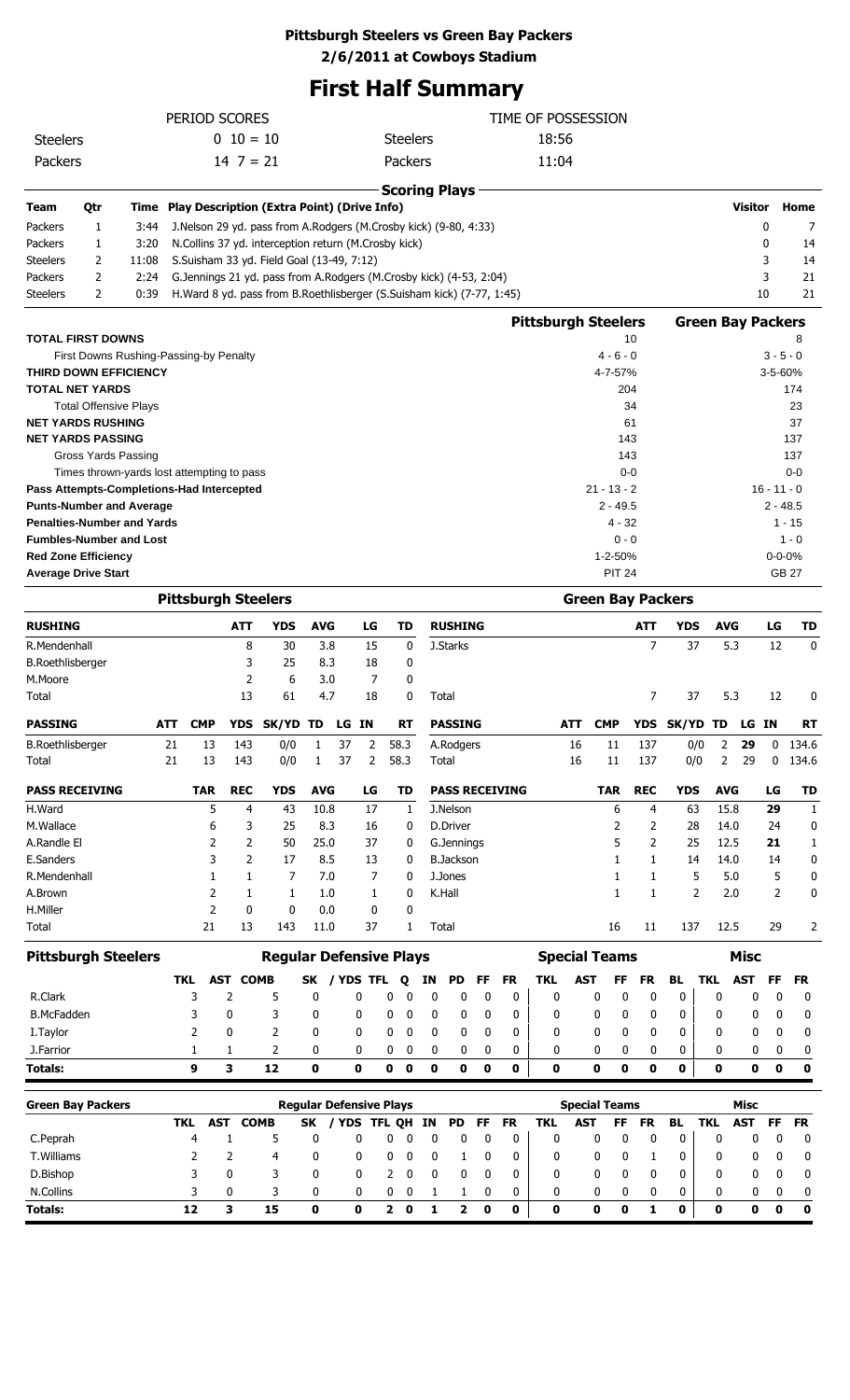| <b>Play By Play</b>                              |                                                                                                           |                                                           |                | <b>First Quarter</b>    |           |              |                                      |                                                                                                                            | 2/6/2011       |
|--------------------------------------------------|-----------------------------------------------------------------------------------------------------------|-----------------------------------------------------------|----------------|-------------------------|-----------|--------------|--------------------------------------|----------------------------------------------------------------------------------------------------------------------------|----------------|
|                                                  | GB wins the coin toss and elects to defer. PIT elects to Receive, and GB elects to defend the north goal. |                                                           |                |                         |           |              |                                      |                                                                                                                            |                |
|                                                  |                                                                                                           |                                                           |                |                         |           |              |                                      | M.Crosby kicks 72 yards from GB 30 to PIT -2. A.Brown pushed ob at PIT 36 for 38 yards (M.Crosby). Return outside the yard |                |
| markers left sideline.                           |                                                                                                           |                                                           |                |                         |           |              |                                      |                                                                                                                            |                |
|                                                  | Pittsburgh Steelers at 15:00, (1st play from scrimmage 14:54)                                             |                                                           |                |                         |           |              |                                      |                                                                                                                            |                |
| $1-10-PIT36$<br>2-6-PIT 40                       | (14:12) R.Mendenhall left tackle to PIT 36 for -4 yards (F.Zombo).                                        |                                                           |                |                         |           |              |                                      | (14:54) B.Roethlisberger pass short right to H.Ward to PIT 40 for 4 yards (C.Matthews). Pass quick out sideline.           |                |
| 3-10-PIT 36                                      |                                                                                                           |                                                           |                |                         |           |              |                                      | (13:29) (Shotgun) B.Roethlisberger pass incomplete short right to A.Brown. Pass incomplete right sideline at the 49;       |                |
| 4-10-PIT 36                                      | Williams closest defender.                                                                                |                                                           |                |                         |           |              |                                      | (13:19) (Punt formation) J. Kapinos punts 40 yards to GB 24, Center-G. Warren. T. Williams MUFFS catch, and                |                |
|                                                  | recovers at GB 21.                                                                                        |                                                           |                |                         |           |              |                                      |                                                                                                                            |                |
| <b>Green Bay Packers at 13:13</b>                |                                                                                                           |                                                           |                |                         |           |              |                                      |                                                                                                                            |                |
| $1-10-GB21$                                      | defender.                                                                                                 |                                                           |                |                         |           |              |                                      | (13:13) (Shotgun) A.Rodgers pass incomplete short middle to G.Jennings. Pass incomplete on slant; Woodley closest          |                |
| 2-10-GB 21                                       | (13:10) (Shotgun) J.Starks left tackle to GB 22 for 1 yard (L.Woodley). Delayed handoff.                  |                                                           |                |                         |           |              |                                      |                                                                                                                            |                |
| 3-9-GB 22                                        | (12:31) (Shotgun) A.Rodgers pass deep middle to D.Driver to GB 46 for 24 yards (A.Madison).               |                                                           |                |                         |           |              |                                      |                                                                                                                            | P <sub>1</sub> |
|                                                  | Penalty on PIT-J.Farrior, Defensive Offside, declined. Pass complete on deep slant.                       |                                                           |                |                         |           |              |                                      |                                                                                                                            |                |
| $1-10-GB46$                                      | Pittsburgh 44.                                                                                            |                                                           |                |                         |           |              |                                      | (12:08) A.Rodgers pass incomplete short left to J.Nelson [B.Keisel]. Pass incomplete off play action sideline at the       |                |
| 2-10-GB 46                                       | (12:03) J.Starks right tackle to GB 49 for 3 yards (B.Keisel).                                            |                                                           |                |                         |           |              |                                      |                                                                                                                            |                |
| 3-7-GB 49                                        | Pittsburgh 15.                                                                                            |                                                           |                |                         |           |              |                                      | (11:19) (Shotgun) A.Rodgers pass incomplete deep right to J.Nelson. Pass incomplete on deep "fly" pattern at the           |                |
| 4-7-GB 49                                        | (11:13) (Punt formation) T.Masthay punts 51 yards to end zone, Center-B.Goode, Touchback.                 |                                                           |                |                         |           |              |                                      |                                                                                                                            |                |
| <b>Pittsburgh Steelers at 11:05</b>              |                                                                                                           |                                                           |                |                         |           |              |                                      |                                                                                                                            |                |
| 1-10-PIT 20                                      | (11:05) R.Mendenhall right tackle to PIT 35 for 15 yards (D.Bishop, T.Williams).                          |                                                           |                |                         |           |              |                                      |                                                                                                                            | R <sub>1</sub> |
| 1-10-PIT 35                                      | (10:24) R.Mendenhall right tackle to PIT 44 for 9 yards (A.Hawk).                                         |                                                           |                |                         |           |              |                                      |                                                                                                                            |                |
| 2-1-PIT 44                                       | (9:43) PENALTY on PIT-D.Johnson, False Start, 5 yards, enforced at PIT 44 - No Play.                      |                                                           |                |                         |           |              |                                      |                                                                                                                            |                |
| 2-6-PIT 39                                       | (9:16) B.Roethlisberger pass short right to M.Wallace to PIT 44 for 5 yards (T.Williams).                 |                                                           |                |                         |           |              |                                      |                                                                                                                            |                |
| 3-1-PIT 44                                       | (8:31) B.Roethlisberger pass incomplete short middle to H.Miller.                                         |                                                           |                |                         |           |              |                                      |                                                                                                                            |                |
| 4-1-PIT 44                                       | (8:26) (Punt formation) J. Kapinos punts 56 yards to end zone, Center-G. Warren, Touchback.               |                                                           |                |                         |           |              |                                      |                                                                                                                            |                |
| <b>Green Bay Packers at 8:17</b><br>$1-10-GB$ 20 | (8:17) (Shotgun) A.Rodgers pass incomplete deep left to G.Jennings.                                       |                                                           |                |                         |           |              |                                      |                                                                                                                            |                |
| 2-10-GB 20                                       | (8:11) A.Rodgers pass short middle to J.Nelson to GB 29 for 9 yards (B.McFadden).                         |                                                           |                |                         |           |              |                                      |                                                                                                                            |                |
| 3-1-GB 29                                        | (7:24) J.Starks right end pushed ob at GB 37 for 8 yards (R.Clark).                                       |                                                           |                |                         |           |              |                                      |                                                                                                                            | R <sub>2</sub> |
| $1-10-GB$ 37                                     | (6:58) A.Rodgers pass short left to J.Nelson pushed ob at GB 46 for 9 yards (B.McFadden).                 |                                                           |                |                         |           |              |                                      |                                                                                                                            |                |
| 2-1-GB 46                                        | (6:32) J.Starks left tackle to GB 48 for 2 yards (J.Farrior; R.Clark).                                    |                                                           |                |                         |           |              |                                      |                                                                                                                            | R <sub>3</sub> |
|                                                  | Timeout #1 by GB at 05:53.                                                                                |                                                           |                |                         |           |              |                                      |                                                                                                                            |                |
| $1 - 10 - GB - 48$                               | (5:53) A.Rodgers pass short middle to B.Jackson to PIT 38 for 14 yards (W.Gay) [J.Harrison].              |                                                           |                |                         |           |              |                                      |                                                                                                                            | P <sub>4</sub> |
| 1-10-PIT 38                                      | (5:15) J.Starks right guard to PIT 31 for 7 yards (B.Keisel; R.Clark).                                    |                                                           |                |                         |           |              |                                      |                                                                                                                            |                |
| 2-3-PIT 31                                       | (4:32) A.Rodgers pass short middle to K.Hall to PIT 29 for 2 yards (L.Timmons) [L.Woodley].               |                                                           |                |                         |           |              |                                      |                                                                                                                            |                |
| 3-1-PIT 29                                       |                                                                                                           |                                                           |                |                         |           |              |                                      | (3:51) A.Rodgers pass deep right to J.Nelson for 29 yards, TOUCHDOWN. Go route, right sideline.                            | P <sub>5</sub> |
|                                                  | return questionable.                                                                                      |                                                           |                |                         |           |              |                                      | M.Crosby extra point is GOOD, Center-B.Goode, Holder-T.Masthay. Injury update: McFadden has a hip injury;                  |                |
|                                                  |                                                                                                           | PIT 0 GB 7, 9 plays, 80 yards, 4:33 drive, 11:16 elapsed  |                |                         |           |              |                                      |                                                                                                                            |                |
|                                                  | M.Crosby kicks 71 yards from GB 30 to PIT -1. A.Brown to PIT 14 for 15 yards (K.Hall).                    |                                                           |                |                         |           |              |                                      |                                                                                                                            |                |
|                                                  | PENALTY on PIT-R.Mundy, Illegal Block Above the Waist, 7 yards, enforced at PIT 14.                       |                                                           |                |                         |           |              |                                      |                                                                                                                            |                |
|                                                  | Pittsburgh Steelers at 3:44, (1st play from scrimmage 3:34)                                               |                                                           |                |                         |           |              |                                      |                                                                                                                            |                |
| 1-10-PIT 7                                       | 37. N.Collins for 37 yards, TOUCHDOWN.                                                                    |                                                           |                |                         |           |              |                                      | (3:34) B.Roethlisberger pass deep left intended for M.Wallace INTERCEPTED by N.Collins [H.Green] at PIT                    |                |
|                                                  | PENALTY on GB-N.Collins, Unsportsmanlike Conduct, 15 yards, enforced between downs.                       |                                                           |                |                         |           |              |                                      |                                                                                                                            |                |
| <b>Green Bay Packers at 3:20</b>                 |                                                                                                           |                                                           |                |                         |           |              |                                      |                                                                                                                            |                |
|                                                  | M.Crosby extra point is GOOD, Center-B.Goode, Holder-T.Masthay.                                           | PIT 0 GB 14, 0 plays, 37 yards, 0:00 drive, 11:40 elapsed |                |                         |           |              |                                      |                                                                                                                            |                |
|                                                  | M.Crosby kicks 60 yards from GB 15 to PIT 25. M.Moore to PIT 36 for 11 yards (B.Swain).                   |                                                           |                |                         |           |              |                                      |                                                                                                                            |                |
|                                                  | Pittsburgh Steelers at 3:20, (1st play from scrimmage 3:13)                                               |                                                           |                |                         |           |              |                                      |                                                                                                                            |                |
| 1-10-PIT 36                                      | (3:13) R.Mendenhall left guard to PIT 40 for 4 yards (C.Woodson).                                         |                                                           |                |                         |           |              |                                      |                                                                                                                            |                |
| 2-6-PIT 40                                       | (2:36) R.Mendenhall right guard to PIT 49 for 9 yards (N.Collins).                                        |                                                           |                |                         |           |              |                                      |                                                                                                                            | R <sub>2</sub> |
| 1-10-PIT 49                                      | (1:51) B.Roethlisberger pass short left to E.Sanders to GB 47 for 4 yards (C.Peprah).                     |                                                           |                |                         |           |              |                                      |                                                                                                                            |                |
|                                                  | PENALTY on PIT-C.Kemoeatu, Illegal Block Above the Waist, 10 yards, enforced at GB 47.                    |                                                           |                |                         |           |              |                                      |                                                                                                                            |                |
| 1-16-PIT 43                                      |                                                                                                           |                                                           |                |                         |           |              |                                      | (1:16) (Shotgun) B.Roethlisberger pass short middle to R.Mendenhall to GB 50 for 7 yards (F.Zombo).                        |                |
| 2-9-GB 50                                        | (:33) B.Roethlisberger pass incomplete deep left to H.Miller.                                             |                                                           |                |                         |           |              |                                      |                                                                                                                            |                |
| 3-9-GB 50                                        |                                                                                                           |                                                           |                |                         |           |              |                                      | (:26) (Shotgun) B.Roethlisberger scrambles up the middle ran ob at GB 32 for 18 yards (S.Shields). Injury update:          | R <sub>3</sub> |
|                                                  | Pittsburgh's Adams has a shoulder injury; return is questionable.                                         |                                                           |                |                         |           |              |                                      |                                                                                                                            |                |
| <b>END OF QUARTER</b>                            | <b>Score</b>                                                                                              | Time<br><b>Poss</b>                                       | $\bf{R}$       | <b>First Downs</b><br>P | X         | Т            | <b>Efficiencies</b><br>3 Down 4 Down |                                                                                                                            |                |
| <b>Pittsburgh Steelers</b>                       | 0                                                                                                         | 8:19                                                      | $\mathbf{3}$   | $\bf{0}$                | $\pmb{0}$ | $\mathbf{3}$ | 1/3                                  | 0/0                                                                                                                        |                |
| <b>Green Bay Packers</b>                         | 14                                                                                                        | 6:41                                                      | $\overline{2}$ | 3 <sup>1</sup>          | $\pmb{0}$ | 5            | 3/4                                  | $0/0$                                                                                                                      |                |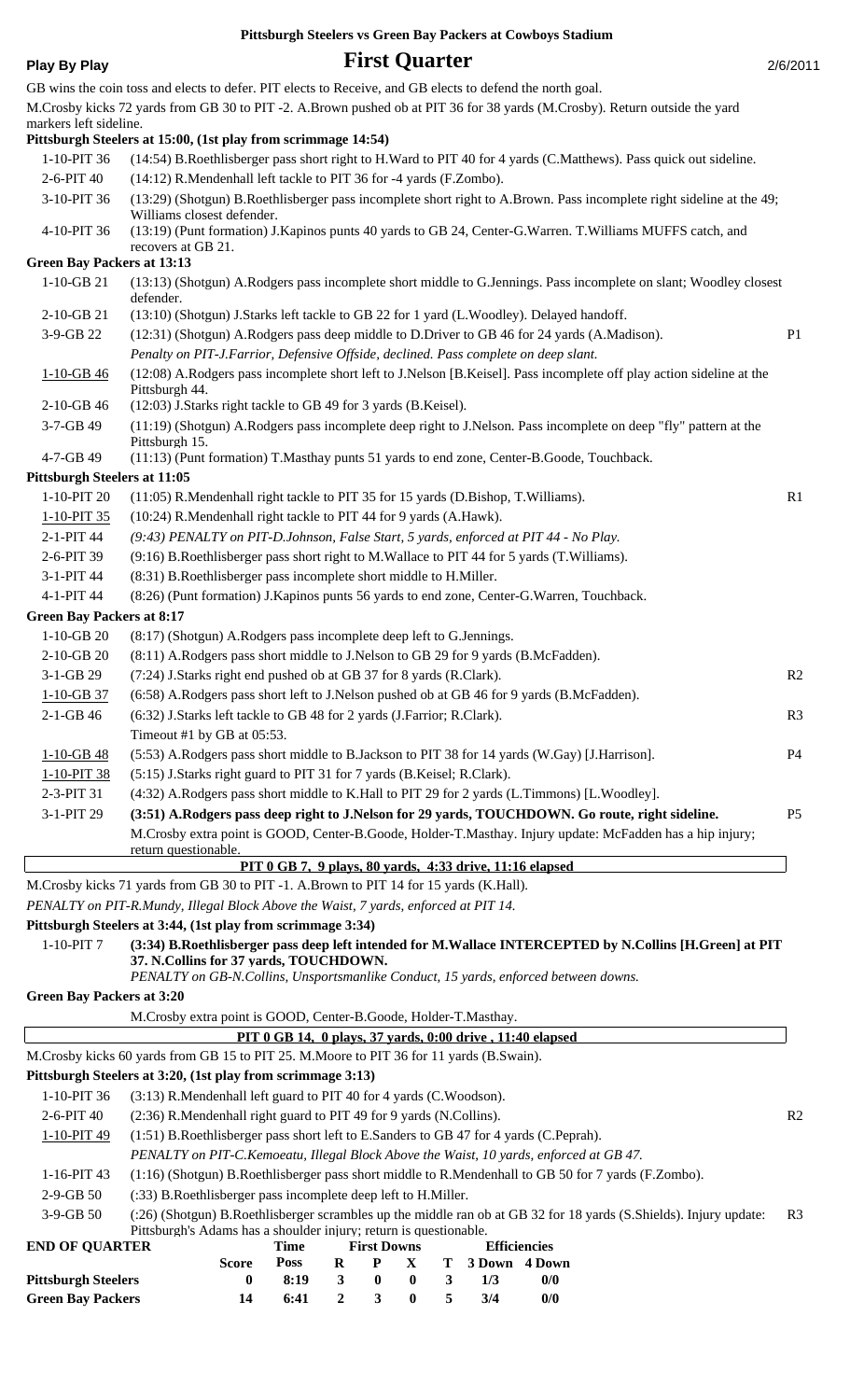| <b>Play By Play</b>                | <b>Second Quarter</b>                                                                                                                                                                                       | 2/6/2011        |
|------------------------------------|-------------------------------------------------------------------------------------------------------------------------------------------------------------------------------------------------------------|-----------------|
| Pittsburgh Steelers continued.     |                                                                                                                                                                                                             |                 |
| $1 - 10 - GB$ 32                   | (15:00) R.Mendenhall right end to GB 35 for -3 yards (C.Woodson; C.Peprah).                                                                                                                                 |                 |
| 2-13-GB 35                         | (14:18) (Shotgun) B.Roethlisberger pass incomplete short right to E.Sanders (T.Williams).                                                                                                                   |                 |
| 3-13-GB 35                         | (14:13) (Shotgun) B.Roethlisberger pass short right to E.Sanders to GB 22 for 13 yards (T.Williams).                                                                                                        | <b>P4</b>       |
|                                    |                                                                                                                                                                                                             |                 |
| $1 - 10 - GB$ 22                   | (13:28) B.Roethlisberger scrambles right end to GB 20 for 2 yards (C.Matthews).                                                                                                                             |                 |
| $2 - 8 - GB$ 20                    | (12:40) R.Mendenhall right end to GB 19 for 1 yard (A.Hawk; T.Williams).                                                                                                                                    |                 |
| 3-7-GB 19                          | (11:53) (Shotgun) B.Roethlisberger pass short left to M.Wallace to GB 15 for 4 yards (N.Collins).                                                                                                           |                 |
| 4-3-GB 15                          | (11:53) (Field Goal formation) S.Suisham 33 yard field goal is GOOD, Center-G.Warren, Holder-J.Kapinos.                                                                                                     |                 |
|                                    | PIT 3 GB 14, 13 plays, 49 yards, 7:12 drive, 3:52 elapsed                                                                                                                                                   |                 |
|                                    | S.Suisham kicks 73 yards from PIT 30 to GB -3. P.Lee to GB 25 for 28 yards (R.Mundy; A.Madison).                                                                                                            |                 |
|                                    | Green Bay Packers at 11:08, (1st play from scrimmage 11:01)                                                                                                                                                 |                 |
| $1-10-GB$ 25                       | (11:01) (Shotgun) A.Rodgers pass incomplete short right to G.Jennings.                                                                                                                                      |                 |
| $2-10-GB$ 25                       | (10:58) (Shotgun) A.Rodgers pass short right to J.Jones to GB 30 for 5 yards (I.Taylor).                                                                                                                    |                 |
| 3-5-GB 30                          | (10:15) (Shotgun) A.Rodgers pass short left to D.Driver to GB 34 for 4 yards (J.Farrior).                                                                                                                   |                 |
| 4-1-GB 34                          | (9:35) (Punt formation) T.Masthay punts 46 yards to PIT 20, Center-B.Goode. A.Brown pushed ob at PIT 22 for 2<br>yards (J.Bush). Injury update: Pittburgh's Sanders has a foot injury; return questionable. |                 |
| <b>Pittsburgh Steelers at 9:28</b> |                                                                                                                                                                                                             |                 |
| 1-10-PIT 22                        | (9:28) R.Mendenhall right end to PIT 29 for 7 yards (C.Woodson).                                                                                                                                            |                 |
|                                    | PENALTY on PIT-H.Miller, Offensive Holding, 10 yards, enforced at PIT 22 - No Play.                                                                                                                         |                 |
| 1-20-PIT 12                        | (9:00) (Shotgun) B.Roethlisberger pass deep left to M.Wallace to PIT 28 for 16 yards (C.Peprah).                                                                                                            |                 |
| 2-4-PIT 28                         | (8:22) M. Moore left tackle to PIT 35 for 7 yards (C. Peprah).                                                                                                                                              | R <sub>5</sub>  |
| 1-10-PIT 35                        | (7:38) B.Roethlisberger scrambles up the middle to PIT 40 for 5 yards (F.Zombo).                                                                                                                            |                 |
| 2-5-PIT 40                         | (6:49) M. Moore left tackle to PIT 39 for -1 yards (D. Bishop).                                                                                                                                             |                 |
| 3-6-PIT 39                         | (6:02) (Shotgun) B.Roethlisberger pass short middle to A.Randle El to GB 48 for 13 yards (C.Woodson).                                                                                                       | P <sub>6</sub>  |
| $1 - 10 - GB - 48$                 | (5:20) R.Mendenhall right end to GB 49 for -1 yards (D.Bishop). Injury update: Green Bay's Driver has been taken<br>for x-rays of an ankle injury: return questionable.<br>Timeout #1 by PIT at 04:35.      |                 |
| 2-11-GB 49                         | (4:35) (Shotgun) B.Roethlisberger pass short middle intended for M.Wallace INTERCEPTED by J.Bush at GB 46.<br>J.Bush to GB 47 for 1 yard (M.Wallace).                                                       |                 |
| <b>Green Bay Packers at 4:28</b>   |                                                                                                                                                                                                             |                 |
|                                    | 1-10-GB 47 (4:28) A.Rodgers pass short left to G.Jennings to PIT 49 for 4 yards (I.Taylor).                                                                                                                 |                 |
| 2-6-PIT 49                         | (3:43) (Shotgun) A.Rodgers pass short left to J.Nelson pushed ob at PIT 33 for 16 yards (B.McFadden).                                                                                                       | P <sub>6</sub>  |
| 1-10-PIT 33                        | (3:10) J.Starks right end pushed ob at PIT 21 for 12 yards (R.Clark).                                                                                                                                       | R7              |
| $1 - 10 - PIT$ 21                  | (2:31) (Shotgun) A.Rodgers pass deep middle to G.Jennings for 21 yards, TOUCHDOWN.                                                                                                                          | P8              |
|                                    | M.Crosby extra point is GOOD, Center-B.Goode, Holder-T.Masthay.                                                                                                                                             |                 |
|                                    | PIT 3 GB 21, 4 plays, 53 yards, 2:04 drive, 12:36 elapsed                                                                                                                                                   |                 |
|                                    | M.Crosby kicks 64 yards from GB 30 to PIT 6. A.Brown to PIT 23 for 17 yards (B.Swain).                                                                                                                      |                 |
|                                    | Pittsburgh Steelers at 2:24, (1st play from scrimmage 2:18)                                                                                                                                                 |                 |
| 1-10-PIT 23                        | (2:18) (Shotgun) B.Roethlisberger pass deep left to A.Randle El to GB 40 for 37 yards (S.Shields).                                                                                                          | P7              |
| <b>Two-Minute Warning</b>          |                                                                                                                                                                                                             |                 |
| $1 - 10 - GB - 40$                 | (2:00) (Shotgun) B.Roethlisberger pass incomplete deep left to M.Wallace.<br>Timeout #2 by GB at 01:54.                                                                                                     |                 |
| 2-10-GB 40                         | (1:54) (Shotgun) B.Roethlisberger pass incomplete to H.Ward (A.Hawk). Pass knocked down at the line of<br>scrimmage.                                                                                        |                 |
| 3-10-GB 40                         | (1:49) (Shotgun) B.Roethlisberger pass short middle to H.Ward to GB 26 for 14 yards (J.Bush) [B.Raji].<br>Timeout #2 by PIT at 01:37.                                                                       | P <sub>8</sub>  |
| $1 - 10 - GB$ 26                   | (1:37) (Shotgun) B.Roethlisberger pass short left to A.Brown to GB 25 for 1 yard (N.Collins).                                                                                                               |                 |
| 2-9-GB 25                          | (1:10) (No Huddle, Shotgun) B.Roethlisberger pass short middle to H.Ward to GB 8 for 17 yards (C.Peprah).                                                                                                   | P <sub>9</sub>  |
| $1 - 8 - GB 8$                     | (:47) (No Huddle, Shotgun) B.Roethlisberger pass short right to H.Ward for 8 yards, TOUCHDOWN.                                                                                                              | P <sub>10</sub> |

S.Suisham kicks 77 yards from PIT 30 to GB -7. P.Lee, Touchback.

### **Green Bay Packers at 0:39**

(:39) J.Starks up the middle to GB 24 for 4 yards (R.Clark). Injury update: X-rays on Driver were negative: return questionable. 1-10-GB 20

 **PIT 10 GB 21, 7 plays, 77 yards, 1:45 drive, 14:21 elapsed**

| <b>END OF OUARTER</b>      |       | Time        |                | <b>First Downs</b> |                     |                         |                 | <b>Efficiencies</b> |
|----------------------------|-------|-------------|----------------|--------------------|---------------------|-------------------------|-----------------|---------------------|
|                            | Score | <b>Poss</b> | R              |                    | P X                 |                         | T 3 Down 4 Down |                     |
| <b>Pittsburgh Steelers</b> |       | 10:37       | $\blacksquare$ | 6 <sup>6</sup>     | -0                  |                         | 3/4             | 0/0                 |
| <b>Green Bay Packers</b>   |       | 4:23        |                |                    | $1 \quad 2 \quad 0$ | $\overline{\mathbf{3}}$ | 0/1             | 0/0                 |

S.Suisham extra point is GOOD, Center-G.Warren, Holder-J.Kapinos.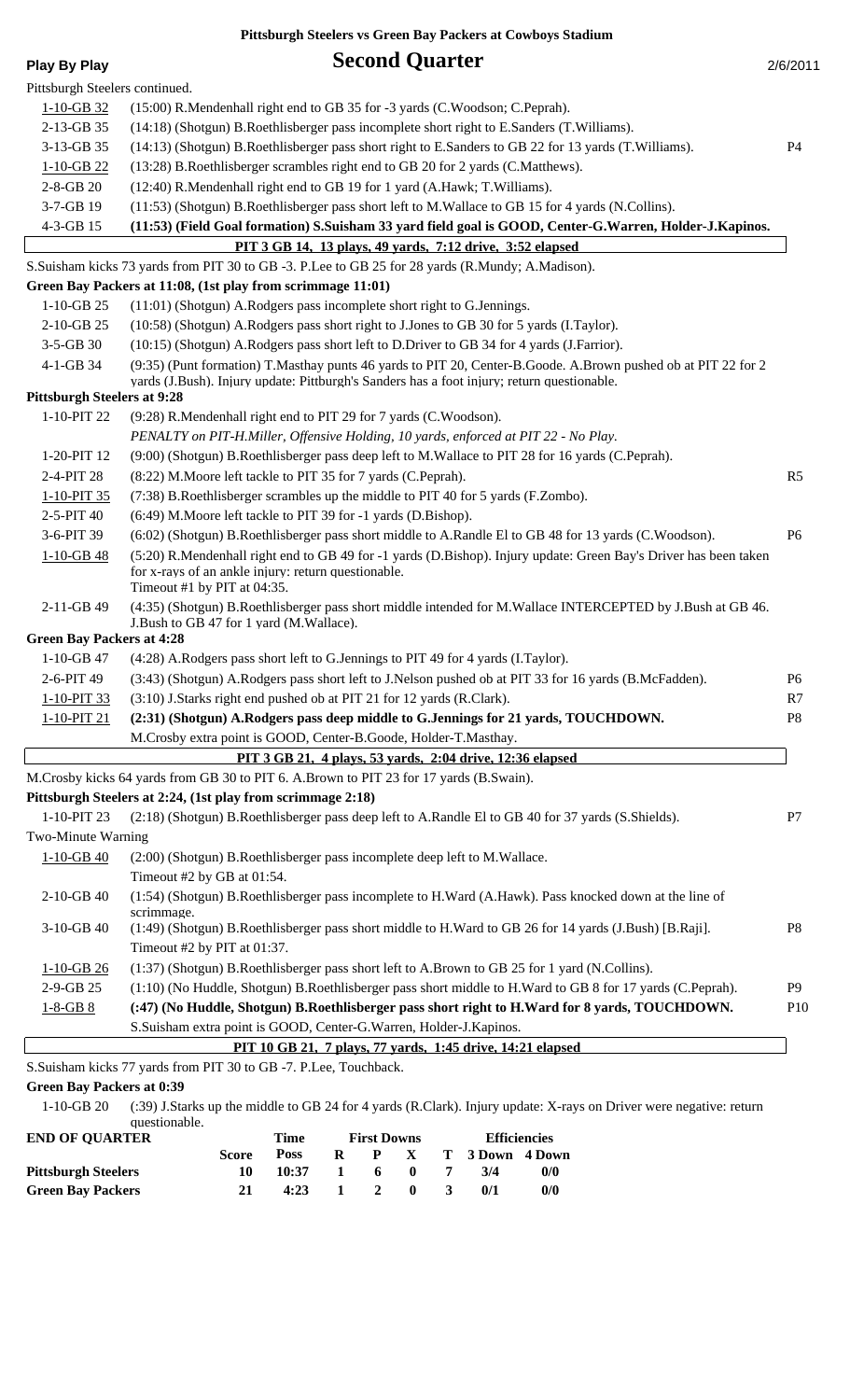## **Play By Play** 2/6/2011

|                                     | GB elects to Receive, and PIT elects to defend the North goal.                                                                                                  |                |
|-------------------------------------|-----------------------------------------------------------------------------------------------------------------------------------------------------------------|----------------|
|                                     | Emmanuel Sanders of Pittsburgh has a foot injury and will not return to the game. S.Suisham kicks 75 yards from PIT 30 to GB -5.                                |                |
| J.Nelson, Touchback.                |                                                                                                                                                                 |                |
| <b>Green Bay Packers at 15:00</b>   |                                                                                                                                                                 |                |
| $1-10-GB$ 20                        | (15:00) J.Starks right tackle to GB 22 for 2 yards (T.Polamalu).                                                                                                |                |
|                                     | PENALTY on GB-D.Lee, Offensive Holding, 10 yards, enforced at GB 20 - No Play.                                                                                  |                |
| $1-20-GB$ 10                        | (14:32) (Shotgun) A.Rodgers pass short right to J.Jones pushed ob at GB 20 for 10 yards (I.Taylor).                                                             |                |
| 2-10-GB 20                          | (13:57) (Shotgun) PENALTY on GB-G.Jennings, False Start, 5 yards, enforced at GB 20 - No Play. Woodson of                                                       |                |
| 2-15-GB 15                          | Green Bay has a collar bone injury and will not return to the game.<br>(13:31) (Shotgun) A.Rodgers pass short left to J.Nelson to GB 25 for 10 yards (R.Clark). |                |
| 3-5-GB 25                           | (12:57) (Shotgun) A.Rodgers pass incomplete short right to J.Jones.                                                                                             |                |
| 4-5-GB 25                           | (12:51) (Punt formation) T.Masthay punts 42 yards to PIT 33, Center-B.Goode. A.Brown to PIT 35 for 2 yards                                                      |                |
|                                     | (T.Crabtree).                                                                                                                                                   |                |
|                                     | PENALTY on GB-T.Crabtree, Face Mask (15 Yards), 15 yards, enforced at PIT 35.                                                                                   |                |
| <b>Pittsburgh Steelers at 12:39</b> |                                                                                                                                                                 |                |
| $1 - 10 - 50$                       | (12:39) R.Mendenhall right end pushed ob at GB 33 for 17 yards (N.Collins).                                                                                     | R11            |
| $1 - 10 - GB$ 33                    | (12:11) I.Redman up the middle to GB 30 for 3 yards (R.Pickett).                                                                                                |                |
| $2 - 7 - GB$ 30                     | (11:30) B.Roethlisberger scrambles right end ran ob at GB 24 for 6 yards (C.Peprah).                                                                            |                |
| 3-1-GB 24                           | (10:57) I.Redman left end pushed ob at GB 8 for 16 yards (C.Peprah).                                                                                            | R12            |
| $1 - 8 - GB 8$                      | (10:25) R.Mendenhall right guard for 8 yards, TOUCHDOWN.                                                                                                        | R13            |
|                                     | S.Suisham extra point is GOOD, Center-G.Warren, Holder-J.Kapinos.                                                                                               |                |
|                                     | PIT 17 GB 21, 5 plays, 50 yards, 2:20 drive, 4:41 elapsed                                                                                                       |                |
|                                     | S.Suisham kicks 71 yards from PIT 30 to GB -1. J.Nelson ran ob at GB 18 for 19 yards (I.Taylor).                                                                |                |
|                                     | Green Bay Packers at 10:19, (1st play from scrimmage 10:13)                                                                                                     |                |
| $1-10-GB$ 18                        |                                                                                                                                                                 |                |
|                                     | (10:13) J.Starks left guard to GB 21 for 3 yards (B.Keisel).                                                                                                    |                |
| 2-7-GB 21                           | (9:36) (Shotgun) A.Rodgers pass incomplete short middle to J.Nelson.                                                                                            |                |
| 3-7-GB 21                           | (9:31) (Shotgun) A.Rodgers sacked at GB 15 for -6 yards (J.Harrison).                                                                                           |                |
| 4-13-GB 15                          | (9:12) (Punt formation) T. Masthay punts 47 yards to PIT 38, Center-B. Goode. A. Brown to PIT 40 for 2 yards<br>(J.Bush, D.Briggs).                             |                |
| <b>Pittsburgh Steelers at 9:00</b>  |                                                                                                                                                                 |                |
| 1-10-PIT 40                         | (9:00) R.Mendenhall right guard to PIT 41 for 1 yard (R.Pickett).                                                                                               |                |
| 2-9-PIT 41                          | (8:18) B.Roethlisberger pass short right to M.Wallace to PIT 49 for 8 yards (A.Hawk; D.Bishop).                                                                 |                |
|                                     | Timeout #1 by PIT at 07:34.                                                                                                                                     |                |
| 3-1-PIT 49                          | (7:33) M. Moore right end to GB 44 for 7 yards (P. Lee).                                                                                                        | R14            |
| $1-10-GB44$                         | (6:50) B.Roethlisberger pass incomplete deep left to M.Wallace.                                                                                                 |                |
|                                     |                                                                                                                                                                 | P15            |
| 2-10-GB 44                          | (6:42) (Shotgun) B.Roethlisberger pass short middle to H.Ward to GB 29 for 15 yards (T.Williams).                                                               |                |
| $1-10-GB$ 29                        | (5:54) B.Roethlisberger pass incomplete to H.Ward (C.Matthews). Pass was knocked down in the backfield.                                                         |                |
| 2-10-GB 29                          | (5:49) B.Roethlisberger pass short right to H.Miller to GB 32 for -3 yards (D.Bishop) [C.Wilson].                                                               |                |
| 3-13-GB 32                          | (5:00) (Shotgun) B.Roethlisberger sacked at GB 34 for -2 yards (F.Zombo).                                                                                       |                |
| 4-15-GB 34                          | (4:35) (Field Goal formation) S.Suisham 52 yard field goal is No Good, Wide Left, Center-G.Warren, Holder-                                                      |                |
| <b>Green Bay Packers at 4:29</b>    | J.Kapinos.                                                                                                                                                      |                |
| $1-10-GB$ 43                        | (4:29) A.Rodgers pass deep right to J.Nelson to PIT 40 for 17 yards (B.McFadden).                                                                               | P <sub>9</sub> |
| $1 - 10 - PIT$ 40                   | (3:48) J.Starks right end to PIT 43 for -3 yards (L.Timmons).                                                                                                   |                |
| 2-13-PIT 43                         |                                                                                                                                                                 |                |
|                                     | (3:04) (Shotgun) A.Rodgers pass short left to A.Quarless to PIT 38 for 5 yards (L.Timmons).                                                                     |                |
|                                     | Timeout #2 by PIT at 02:34. Injury update -- Donald Driver has an ankle injury and will not return to the game.                                                 |                |
| 3-8-PIT 38                          | (2:34) (Shotgun) A.Rodgers pass incomplete short middle to B.Swain.                                                                                             |                |
| 4-8-PIT 38                          | (2:30) (Punt formation) T. Masthay punts 25 yards to PIT 13, Center-B. Goode, fair catch by A. Randle El.                                                       |                |
| <b>Pittsburgh Steelers at 2:23</b>  |                                                                                                                                                                 |                |
| 1-10-PIT 13                         | (2:23) R.Mendenhall right tackle to PIT 17 for 4 yards (A.Hawk; J.Bush).                                                                                        |                |
| 2-6-PIT 17                          | (1:46) B.Roethlisberger pass short right to M.Wallace to PIT 21 for 4 yards (D.Bishop; T.Williams).                                                             |                |
| 3-2-PIT 21                          | (1:06) (Shotgun) B.Roethlisberger pass incomplete short left to M.Wallace.                                                                                      |                |
| 4-2-PIT 21                          | (1:01) (Punt formation) J. Kapinos punts 54 yards to GB 25, Center-G. Warren, downed by PIT-K. Fox.                                                             |                |
|                                     | PENALTY on GB-T. Williams, Unnecessary Roughness, 12 yards, enforced at GB 25.                                                                                  |                |
| <b>Green Bay Packers at 0:47</b>    |                                                                                                                                                                 |                |
| $1-10-GB$ 13                        | (:47) A.Rodgers pass incomplete short middle to A.Quarless.                                                                                                     |                |
| 2-10-GB 13                          | (:43) (Shotgun) A.Rodgers pass incomplete short left to J.Starks [E.Hood].                                                                                      |                |
| 3-10-GB 13                          | (:37) (Shotgun) A.Rodgers pass incomplete deep left to B.Swain (W.Gay) [J.Harrison].                                                                            |                |
|                                     | Green Bay challenged the incomplete pass ruling, and the play was Upheld. (Timeout #1.)                                                                         |                |
| 4-10-GB 13                          | (:31) (Punt formation) T.Masthay punts 57 yards to PIT 30, Center-B.Goode. A.Brown to PIT 42 for 12 yards<br>(R.Francois).                                      |                |
|                                     | PENALTY on GB-D.Briggs, Ineligible Downfield Kick, 5 yards, enforced at GB 13 - No Play.                                                                        |                |
| 4-15-GB 8                           | (:19) (Punt formation) T.Masthay punts 32 yards to GB 40, Center-B.Goode. A.Brown to GB 41 for -1 yards                                                         |                |
|                                     | (B.Swain).                                                                                                                                                      |                |
| <b>Pittsburgh Steelers at 0:11</b>  |                                                                                                                                                                 |                |

<sup>1-10-</sup>GB 41 (:11) R.Mendenhall right end pushed ob at GB 33 for 8 yards (D.Bishop).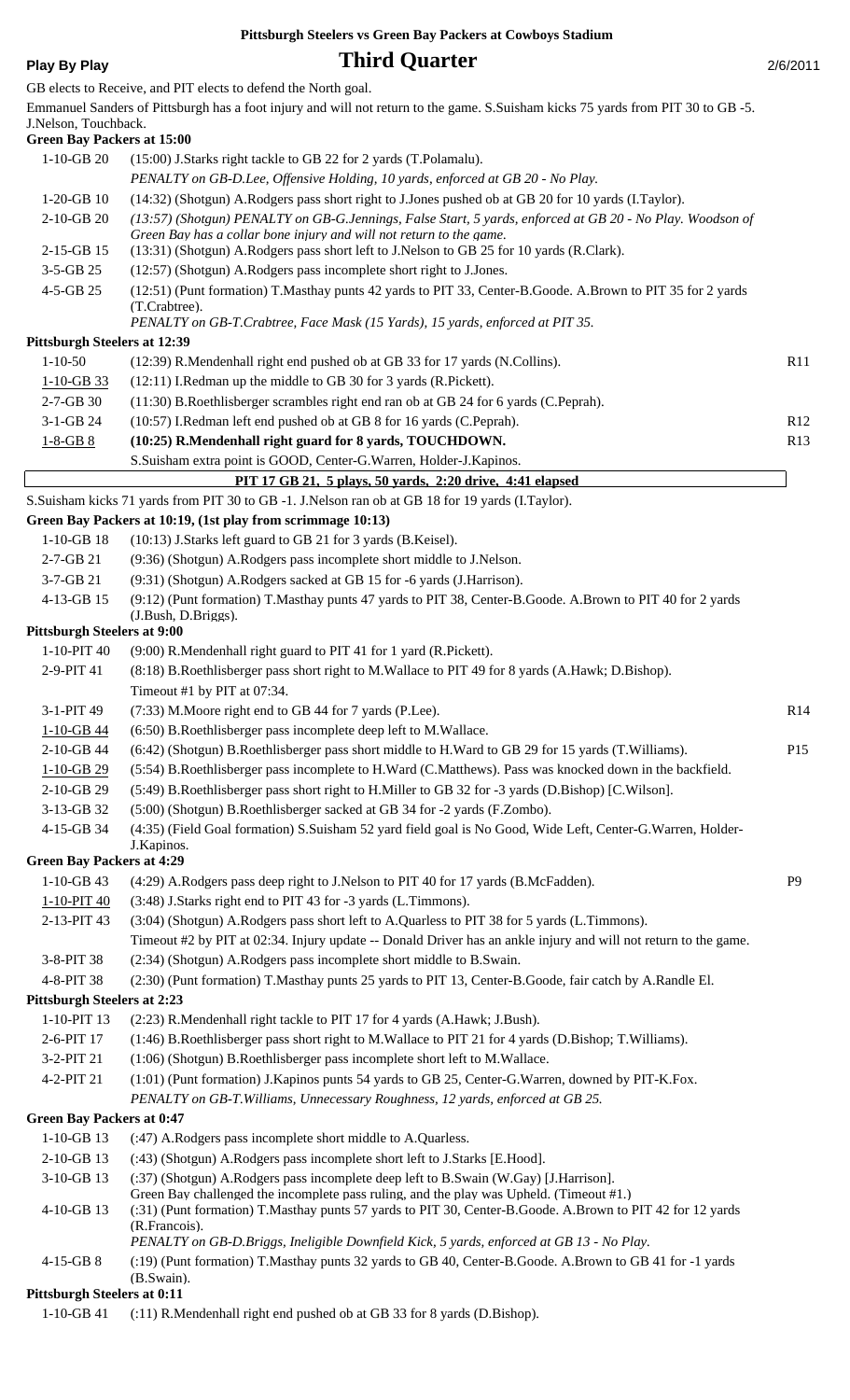| <b>END OF OUARTER</b>      |              | Time        | <b>First Downs</b> |  |         | <b>Efficiencies</b> |                       |     |  |
|----------------------------|--------------|-------------|--------------------|--|---------|---------------------|-----------------------|-----|--|
|                            | <b>Score</b> | <b>Poss</b> |                    |  |         |                     | R P X T 3 Down 4 Down |     |  |
| <b>Pittsburgh Steelers</b> |              | 8:38        |                    |  | 4 1 0 5 |                     | 2/4                   | 0/0 |  |
| <b>Green Bay Packers</b>   | 21           | 6:22        | $\mathbf{0}$       |  | 1 0 1   |                     | 0/4                   | 0/0 |  |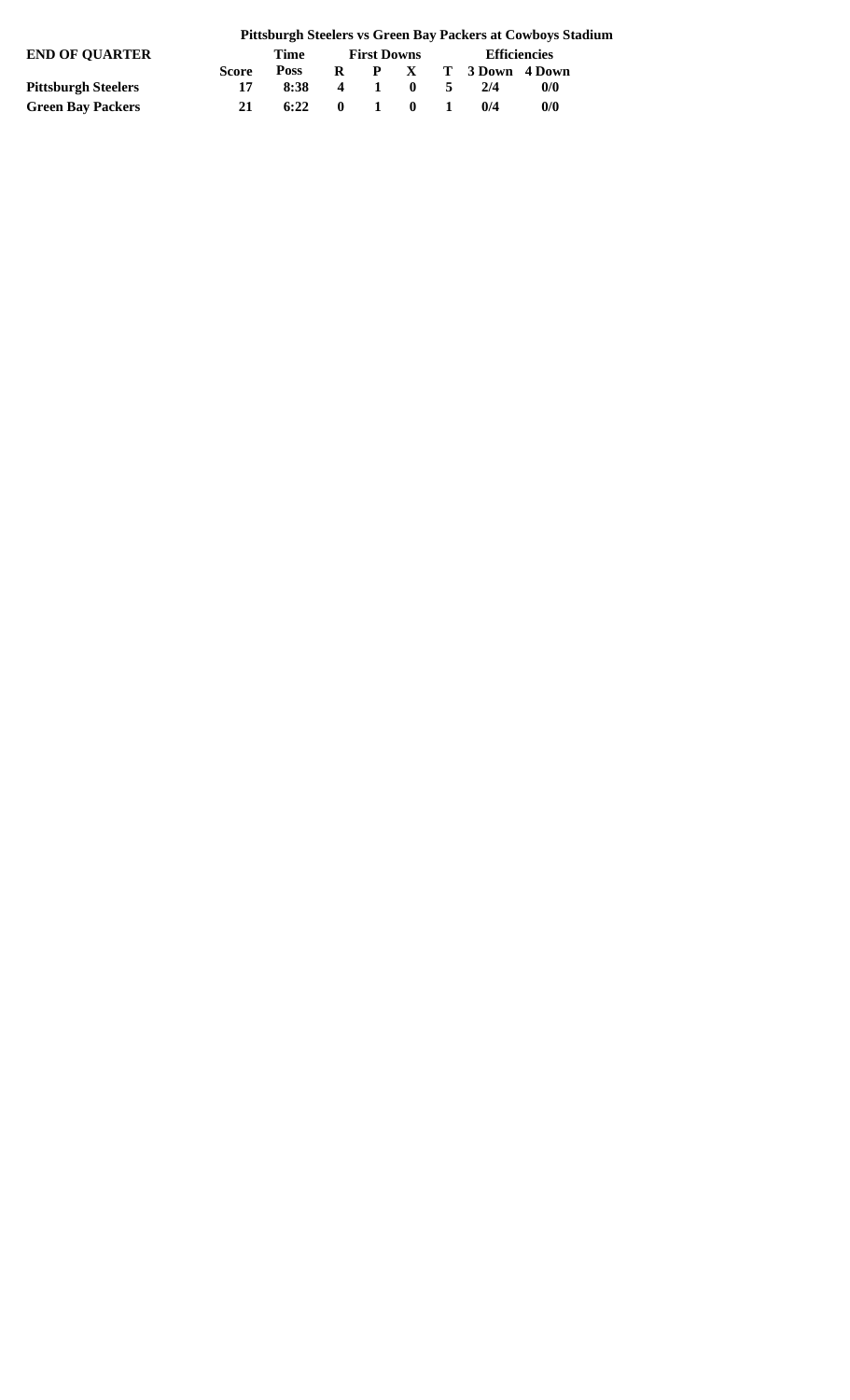## **Play By Play Play Play Play Play Play Play Play Play Play Play Play Play Play Play Play Play Play Play Play Play Play Play Play Play Play Play Play Play Play Pla**

| Pittsburgh Steelers continued.    |                                                                                                                                                                                |                 |
|-----------------------------------|--------------------------------------------------------------------------------------------------------------------------------------------------------------------------------|-----------------|
| 2-2-GB 33                         | (15:00) R.Mendenhall up the middle to GB 36 for -3 yards (C.Matthews). FUMBLES (C.Matthews), RECOVERED<br>by GB-D.Bishop at GB 38. D.Bishop to GB 45 for 7 yards (D.Legursky). |                 |
| <b>Green Bay Packers at 14:50</b> |                                                                                                                                                                                |                 |
| $1-10-GB$ 45                      | (14:50) A.Rodgers pass incomplete short left to J.Nelson.                                                                                                                      |                 |
| 2-10-GB 45                        | (14:45) A.Rodgers pass short right to J.Nelson to GB 48 for 3 yards (T.Polamalu).                                                                                              |                 |
| 3-7-GB 48                         | (14:01) (Shotgun) A.Rodgers pass short right to J.Jones ran ob at PIT 40 for 12 yards.                                                                                         | <b>P10</b>      |
| 1-10-PIT 40                       | (13:21) (No Huddle, Shotgun) A.Rodgers pass incomplete short middle to B.Jackson.                                                                                              |                 |
| 2-10-PIT 40                       | (13:16) (Shotgun) A.Rodgers pass incomplete short middle to J.Nelson.                                                                                                          |                 |
| 3-10-PIT 40                       | (13:11) (Shotgun) A.Rodgers pass short middle to J.Nelson pushed ob at PIT 2 for 38 yards (T.Polamalu).                                                                        | <b>P11</b>      |
| $1 - 2 - PIT$ 2                   | (12:40) A.Rodgers sacked at PIT 8 for -6 yards (L.Woodley).                                                                                                                    |                 |
| 2-8-PIT 8                         | (12:03) A.Rodgers pass short right to G.Jennings for 8 yards, TOUCHDOWN.                                                                                                       | P <sub>12</sub> |
|                                   | M.Crosby extra point is GOOD, Center-B.Goode, Holder-T.Masthay.                                                                                                                |                 |
|                                   | PIT 17 GB 28, 8 plays, 55 yards, 2:53 drive, 3:03 elapsed                                                                                                                      |                 |
|                                   | M.Crosby kicks 54 yards from GB 30 to PIT 16. A.Brown to PIT 34 for 18 yards (M.Wilhelm).                                                                                      |                 |
|                                   | Pittsburgh Steelers at 11:57, (1st play from scrimmage 11:51)                                                                                                                  |                 |
| 1-10-PIT 34                       | (11:51) B.Roethlisberger pass short middle to M.Spaeth to PIT 43 for 9 yards (A.Hawk).                                                                                         |                 |
| 2-1-PIT 43                        | (11:12) B.Roethlisberger pass short middle to M.Wallace to GB 46 for 11 yards (F.Zombo).                                                                                       | P <sub>16</sub> |
| $1-10-GB46$                       | (10:27) (Shotgun) B.Roethlisberger pass incomplete short left to A.Brown [J.Bush].                                                                                             |                 |
| 2-10-GB 46                        | (10:23) B.Roethlisberger pass short right to M.Wallace to GB 32 for 14 yards (C.Peprah).                                                                                       | P17             |
| $1 - 10 - GB$ 32                  | (9:42) B.Roethlisberger pass short right to H.Miller to GB 30 for 2 yards (D.Bishop).                                                                                          |                 |
|                                   | PENALTY on PIT-R.Foster, Offensive Holding, 10 yards, enforced at GB 32 - No Play.                                                                                             |                 |
| $1-20-GB$ 42                      | (9:13) (Shotgun) B.Roethlisberger pass short left to M.Wallace to GB 40 for 2 yards (D.Bishop).                                                                                |                 |
| 2-18-GB 40                        | (8:27) (Shotgun) B.Roethlisberger pass short middle to H.Ward to GB 25 for 15 yards (C.Peprah).                                                                                |                 |
| 3-3-GB 25                         | (7:40) (Shotgun) B.Roethlisberger pass deep left to M.Wallace for 25 yards, TOUCHDOWN.                                                                                         | P18             |
|                                   | TWO-POINT CONVERSION ATTEMPT. A.Randle El rushes left end. ATTEMPT SUCCEEDS. Randle El scores                                                                                  |                 |
|                                   | on an option pitch from Roethlisberger.                                                                                                                                        |                 |
|                                   | PIT 25 GB 28, 7 plays, 66 yards, 4:23 drive, 7:26 elapsed                                                                                                                      |                 |
|                                   | S.Suisham kicks 61 yards from PIT 30 to GB 9. P.Lee to GB 25 for 16 yards (K.Fox).                                                                                             |                 |
|                                   | Green Bay Packers at 7:34, (1st play from scrimmage 7:29)                                                                                                                      |                 |
| $1-10-GB$ 25                      | (7:29) A.Rodgers sacked at GB 21 for -4 yards (E.Hood).                                                                                                                        |                 |
| 2-14-GB 21                        | (6:57) (Shotgun) A.Rodgers pass short middle to J.Nelson to GB 30 for 9 yards (R.Clark).                                                                                       |                 |
| 3-5-GB 30                         | (6:57) (Shotgun) PENALTY on GB-D.Colledge, False Start, 5 yards, enforced at GB 30 - No Play.                                                                                  |                 |
| 3-10-GB 25                        | (5:59) (Shotgun) A.Rodgers pass deep middle to G.Jennings to PIT 44 for 31 yards (T.Polamalu).                                                                                 | P <sub>13</sub> |
| 1-10-PIT 44                       | (5:20) J.Starks right end to PIT 30 for 14 yards (R.Clark).                                                                                                                    | R14             |
| 1-10-PIT 30                       | (4:34) J.Starks left tackle to PIT 29 for 1 yard (C.Hampton).                                                                                                                  |                 |
| 2-9-PIT 29                        | (3:53) A.Rodgers pass deep right to J.Jones to PIT 8 for 21 yards (W.Gay).                                                                                                     | P <sub>15</sub> |
| $1 - 8 - PIT8$                    | (3:47) A.Rodgers pass short right to T.Crabtree to PIT 7 for 1 yard (L.Woodley).                                                                                               |                 |
| 2-7-PIT 7                         | (3:01) (Shotgun) A.Rodgers pass short right to J.Jones to PIT 5 for 2 yards (I.Taylor).                                                                                        |                 |
| 3-5-PIT 5                         | (2:15) (Shotgun) A.Rodgers pass incomplete short right to J.Nelson.                                                                                                            |                 |
| 4-5-PIT 5                         | (2:10) (Field Goal formation) M.Crosby 23 yard field goal is GOOD, Center-B.Goode, Holder-T.Masthay.                                                                           |                 |
|                                   | PIT 25 GB 31, 10 plays, 70 yards, 5:27 drive, 12:53 elapsed                                                                                                                    |                 |
|                                   | M.Crosby kicks 56 yards from GB 30 to PIT 14. I.Redman to PIT 26 for 12 yards (A.Bigby).                                                                                       |                 |
|                                   | PENALTY on PIT-K.Fox, Unnecessary Roughness, 13 yards, enforced at PIT 26.                                                                                                     |                 |
| Two-Minute Warning                |                                                                                                                                                                                |                 |
|                                   | Pittsburgh Steelers at 2:07, (1st play from scrimmage 1:59)                                                                                                                    |                 |
| 1-10-PIT 13                       | (1:59) (Shotgun) B.Roethlisberger pass short middle to H.Miller to PIT 28 for 15 yards (J.Bush).                                                                               | P <sub>19</sub> |
| 1.10 DIT $28$                     | $(1.26)$ (No Huddle, Shotour) D Doothlighersor page to H Word to DIT 22 for 5 yers (C Daprob)                                                                                  |                 |

1-10-PIT 28 (1:36) (No Huddle, Shotgun) B.Roethlisberger pass to H.Ward to PIT 33 for 5 yards (C.Peprah).

2-5-PIT 33 (1:08) (No Huddle, Shotgun) B.Roethlisberger pass incomplete deep right.

3-5-PIT 33 (1:02) (Shotgun) B.Roethlisberger pass incomplete deep left to M.Wallace.

4-5-PIT 33 (:56) (Shotgun) B.Roethlisberger pass incomplete short left to M.Wallace.

### **Green Bay Packers at 0:49**

```
1-10-PIT 33 (:49) A.Rodgers kneels to PIT 34 for -1 yards.
```
2-11-PIT 34 (:13) A.Rodgers kneels to PIT 35 for -1 yards.

| <b>END OF OUARTER</b>      |       | Time        | <b>First Downs</b> |                         |              |          | <b>Efficiencies</b> |     |  |
|----------------------------|-------|-------------|--------------------|-------------------------|--------------|----------|---------------------|-----|--|
|                            | Score | <b>Poss</b> | R                  | $\mathbf{P}$            | $\mathbf{X}$ |          | T 3 Down 4 Down     |     |  |
| <b>Pittsburgh Steelers</b> | 25    | 5:51        | $\mathbf{u}$       | $\overline{\mathbf{4}}$ | - 0          | $\sim$ 4 | 1/2                 | 0/1 |  |
| <b>Green Bay Packers</b>   | 31    | 9:09        |                    | $1 \quad 5$             | $\mathbf{0}$ | -6       | 3/4                 | 0/0 |  |